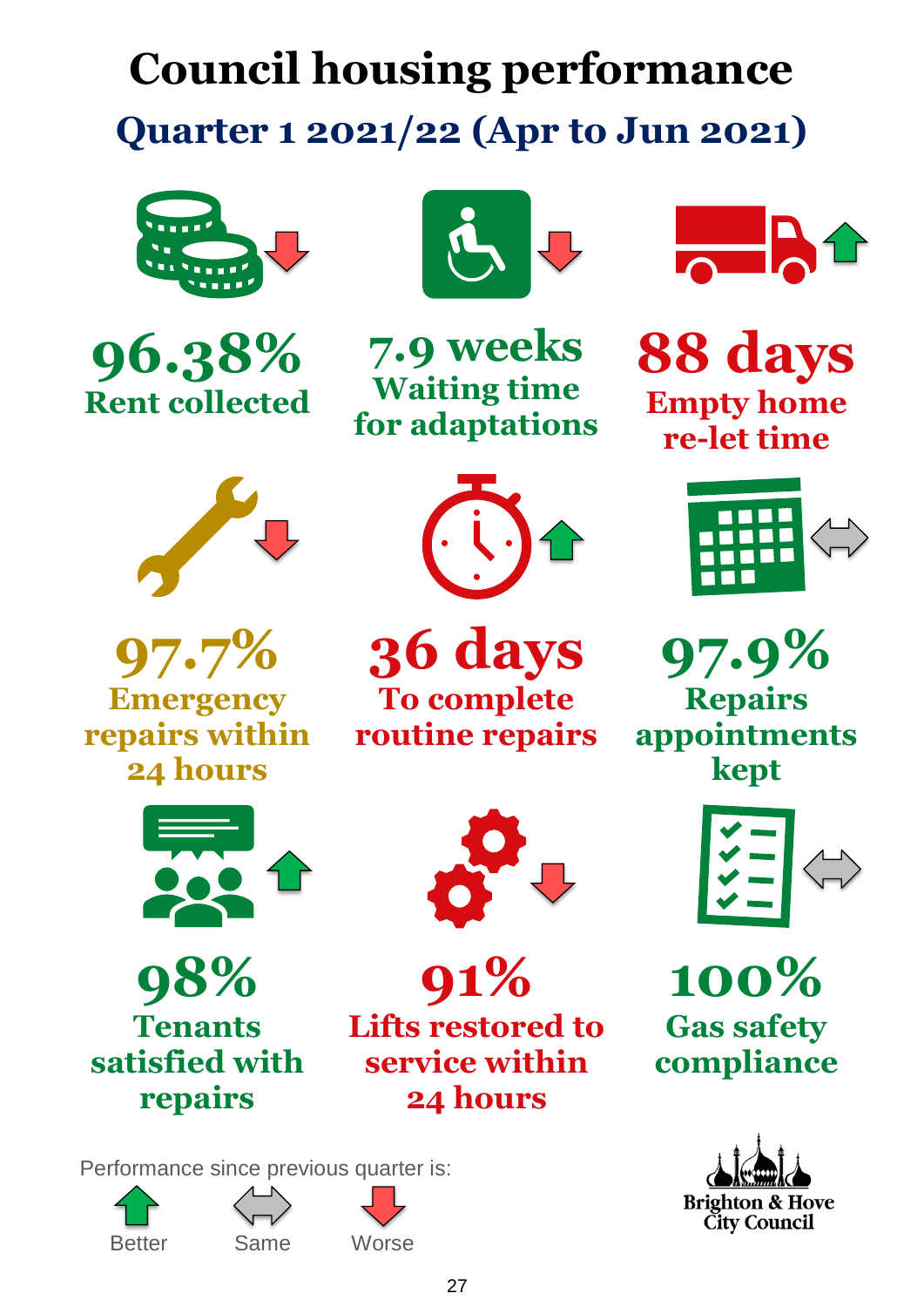#### **Quarter 4 2020/21 council housing performance – key trends**

#### **Top 5 scores (compared to target)**

- 1. Major adaptations average time to approve applications (7.9 weeks vs 10 week target)
- 2. Tenants satisfied with repairs (98% vs 96% target)
- 3. Repairs appointments kept (97.9% vs 97% target)
- 4. Rent collected from council tenants (96.38% vs 95% target)
- 5. Council homes with a valid Landlord's Gas Safety Record (100% vs 100% target)

#### **Bottom 5 scores (compared to target)**

- 1. Average re-let time excluding time spent in major works (88 days vs 21 day target)
- 2. Lifts average time taken to respond (5.2 hours vs 2 hour target)
- 3. Average time to complete routine repairs (36 days vs 15 day target)
- 4. Surveyed ASB victims satisfied with how their case was handled (50% vs 85% target)
- 5. Routine repairs completed within 28 calendar days (69.7% vs 92% target)

#### **5 biggest improvements (since previous quarter)**

- 1. Average re-let time excluding time spent in major works (105 to 88 days)
- 2. Average time to complete routine repairs (41 to 36 days)
- 3. Routine repairs completed within 28 calendar days (65.90% to 69.70%)
- 4. Tenants satisfied with repairs (96% to 98%)
- 5. Four other indicators in joint fifth place remained the same (Appointments kept as proportion of appointments made, Dwellings meeting Decent Homes Standard, Energy efficiency rating of homes, Council homes with a valid Landlord's Gas Safety Record)

#### **5 biggest drops (since previous quarter)**

- 1. Lifts average time taken to respond (2.8 to 5.2 hours)
- 2. Lifts average time taken to restore service when not within 24 hours (5 to 9 days)
- 3. Major adaptations average time to approve applications (5.6 to 7.9 weeks)
- 4. Surveyed ASB victims satisfied with how their case was handled (67% to 50%)
- 5. Lifts restored to service within 24 hours (96% to 91%)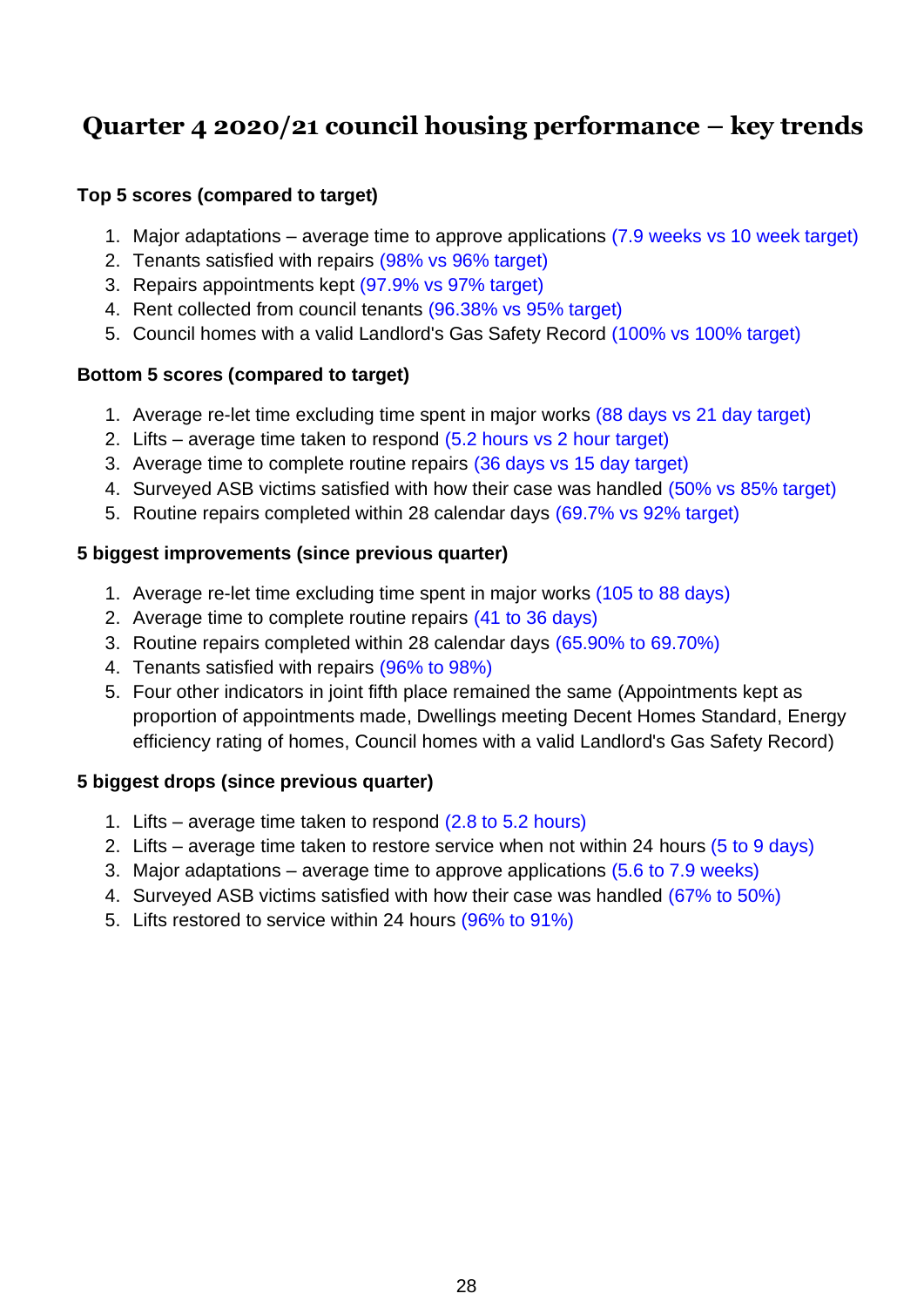# **DRAFT Committee workplan progress update and Housing performance report Quarter 1 2021/22**

This report provides updates on the Housing Committee priorities and work plan for 2019-23, as well as a range of performance indicators. Delivery of a complex Housing service during the Covid-19 crisis has been, and continues to be, a challenge, but staff have worked very hard in difficult circumstances to continue to deliver vital services for council tenants, leaseholders and other residents across the city.

While there continue to be areas of good performance, with 50% (17) of Housing Committee Work Plan objectives on track for delivery and 8 performance indicators on or above target, the ongoing impact of the Covid-19 pandemic and the additional work burdens and priorities this has placed on Housing has inevitably resulted in a drop in performance against some indicators. These include functions such as lettings and routine (non-emergency) repairs which need be delivered differently and are taking longer. The service is keeping its plans to rectify areas where performance has been adversely impacted by the Covid-19 pandemic under regular review.

| <b>Performance areas</b>                                  | Page     |
|-----------------------------------------------------------|----------|
| <b>Housing Committee priorities and work plan</b>         |          |
| Additional council homes                                  | 4, 5, 17 |
| Other additional affordable homes                         | 6        |
| Council home buy backs                                    | 4, 8, 18 |
| <b>Right to Buy sales</b>                                 | 5, 17    |
| Sites identified for Community Land Trust development     | 5        |
| Houses in Multiple Occupation (HMO) licensing             | 6, 15    |
| Private sector housing 'requests for assistance' received | 6        |
| Rough sleepers and Covid-19 placements                    | 7        |
| <b>Housing First placements</b>                           | 8        |
| Energy efficiency rating of council homes                 | 9, 21    |
| Private sector empty homes returned to use                | 12, 15   |
| Page 1 of 22                                              |          |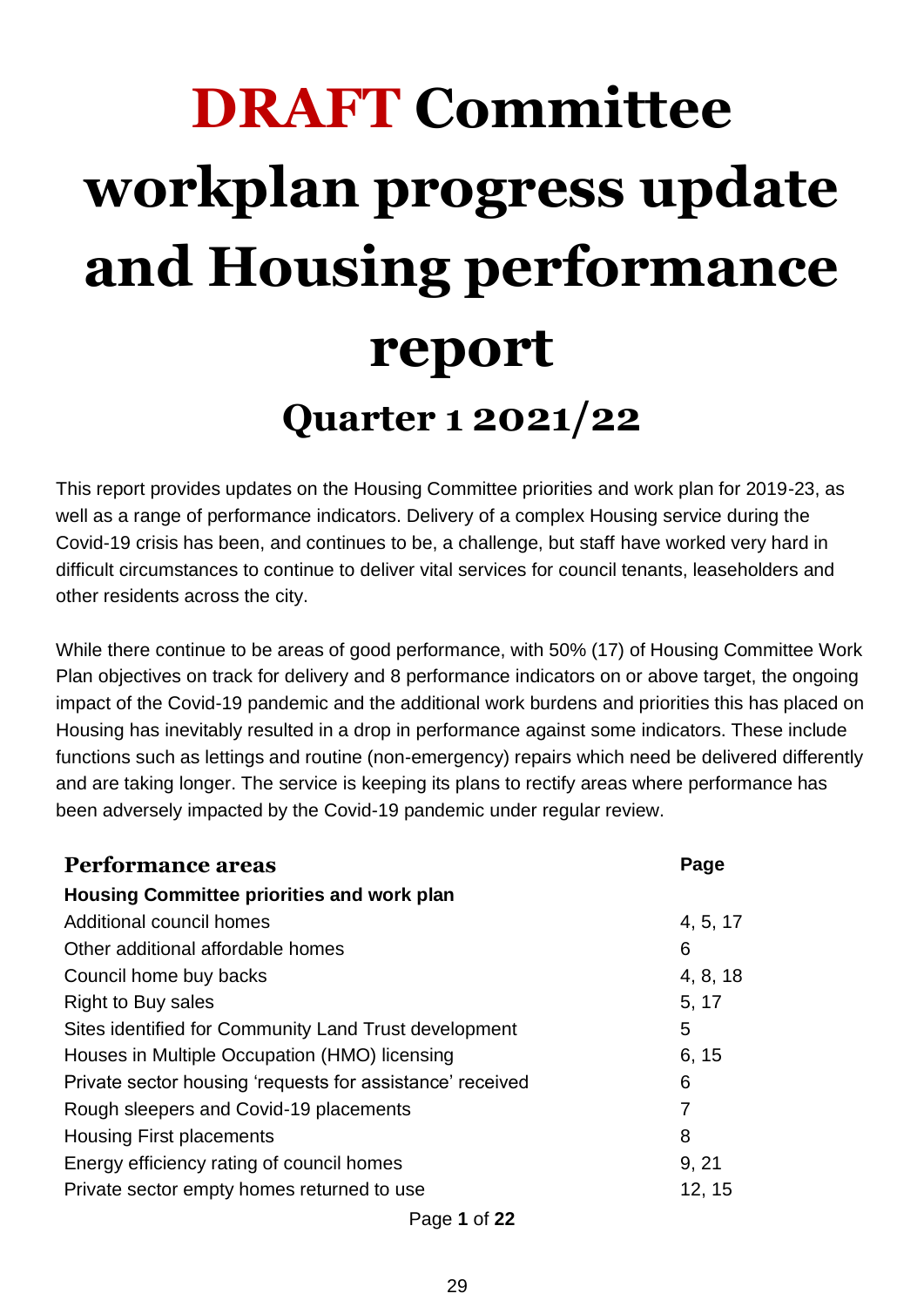#### **Performance areas Page**

| <b>Performance indicators</b>                     |    |
|---------------------------------------------------|----|
| <b>Customer feedback</b>                          |    |
| Compliments and complaints – all Housing Services | 14 |
| <b>Housing major adaptations</b>                  |    |
| Private sector housing adaptations                | 15 |
| Council housing adaptations                       | 15 |
| <b>Housing Options and allocations</b>            |    |
| Homelessness preventions                          | 15 |
| Homelessness acceptances                          | 15 |
| Social housing waiting list                       | 15 |
| <b>Temporary accommodation</b>                    |    |
| Households placed                                 | 16 |
| Rent collected                                    | 16 |
| Gas safety compliance (Seaside Homes and leased)  | 16 |
| <b>Council housing supply</b>                     |    |
| Additional homes by rent level                    | 17 |
| <b>Council housing management</b>                 |    |
| <b>Rent collected</b>                             | 19 |
| <b>Universal Credit</b>                           | 19 |
| <b>Tenants evicted</b>                            | 19 |
| Anti-social behaviour                             | 19 |
| Tenancies sustained                               | 19 |
| Empty homes and re-let times                      | 20 |
| <b>Council housing repairs and maintenance</b>    |    |
| Repairs completion times                          | 20 |
| Repairs appointments kept                         | 20 |
| Tenants satisfied with repairs                    | 20 |
| Repairs completed at first visit                  | 20 |
| <b>Repairs Helpdesk</b>                           | 20 |
| <b>Decent Homes Standard</b>                      | 21 |
| Gas safety compliance (council homes)             | 21 |
| Lift breakdowns                                   | 21 |
| <b>Leaseholder disputes</b>                       | 22 |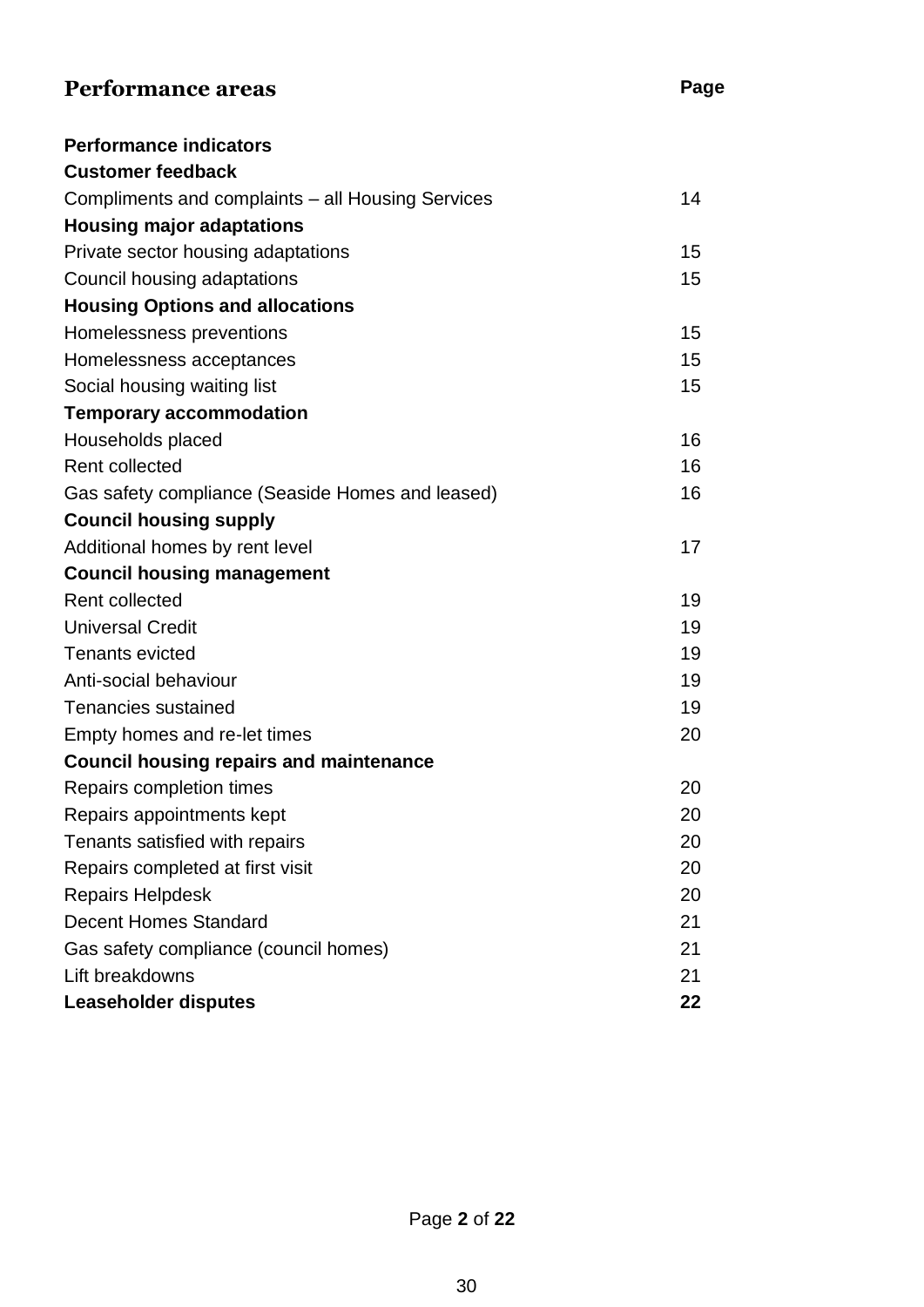This housing performance report covers Quarter 1 (Q1) of 2021/22 alongside end of year results. It uses red, amber and green ratings to provide an indication of performance.

Part one provides an update of performance against the Housing Committee work plan objectives 2019-23:

#### **Work plan objectives**



Part two presents results for a range of performance indicators across Housing and similarly uses red, amber and green ratings, as well as trend arrows. During Quarter 1, the ratings and trends were as follows:



- □5 are amber (near target)
- ■14 are red (below target)
- □1 is to be confirmed (TBC)



Page **3** of **22**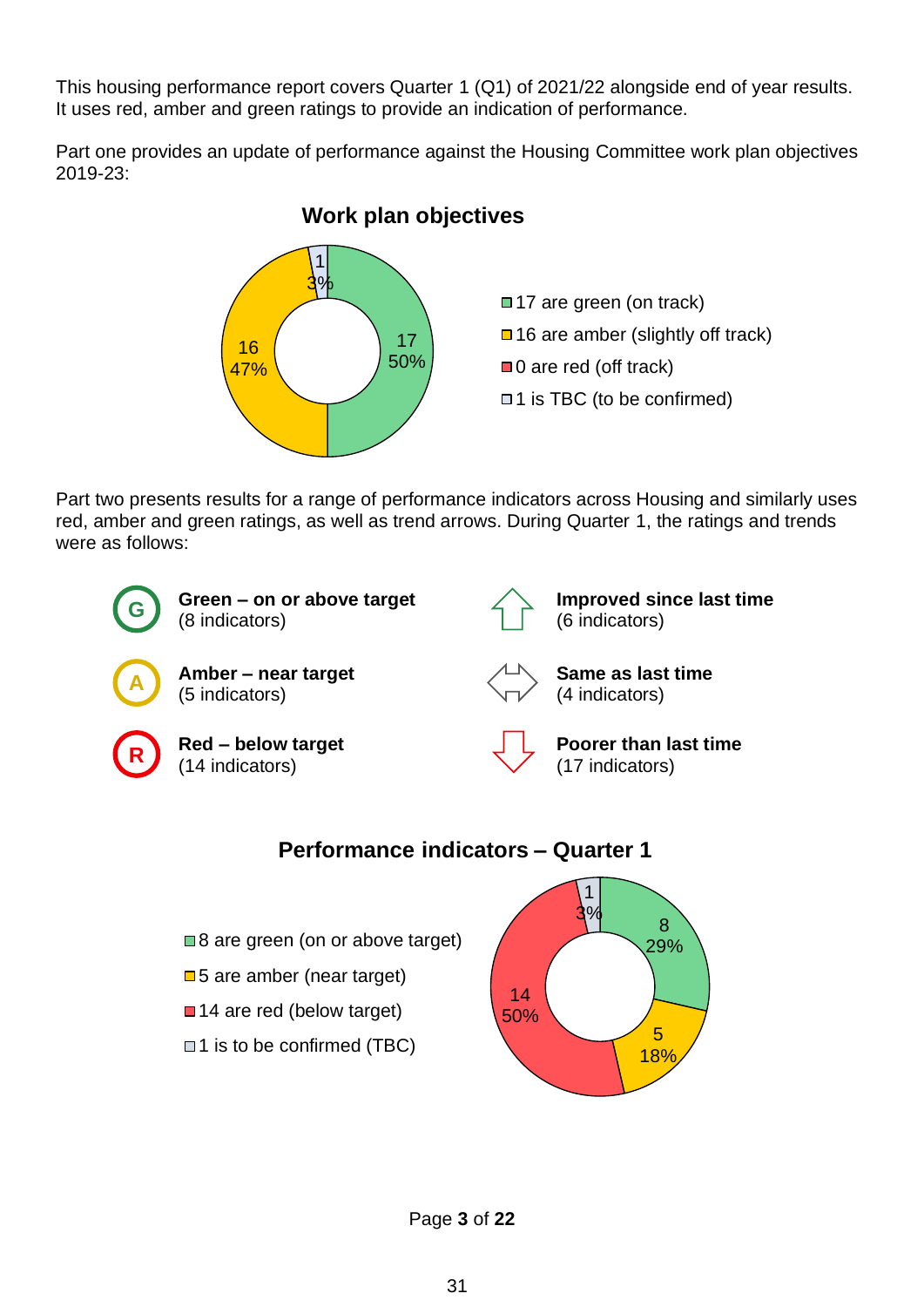#### **Part one: Housing Committee priorities and work plan 2019-23**



Page **4** of **22**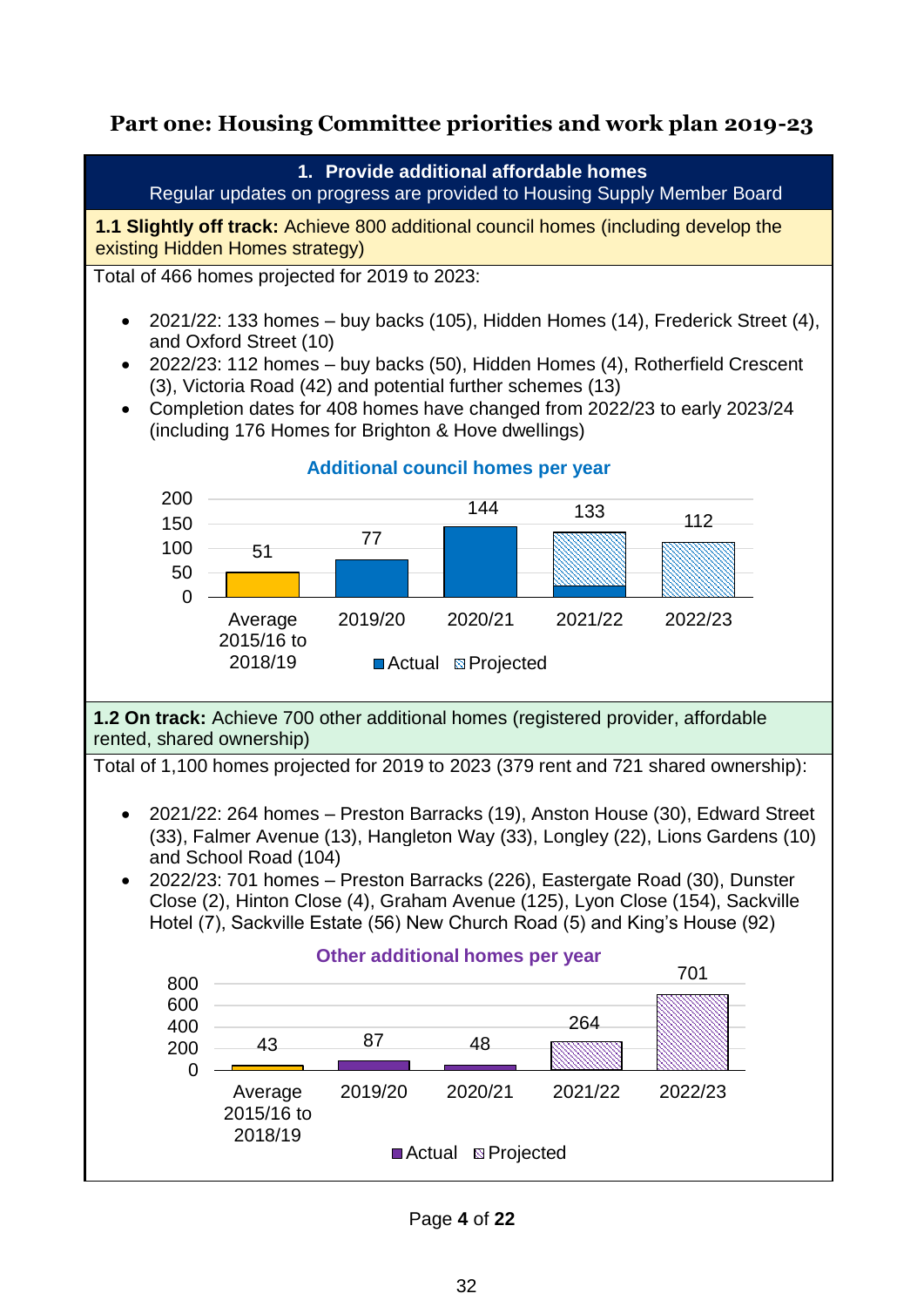#### **1. Provide additional affordable homes**  Regular updates on progress are provided to Housing Supply Member Board

**1.3 On track:** Review the rent policy to maximise the number of council homes replaced at social or living wage rents (especially those at 27.5% Living Wage)

38% of new general needs council homes (6 of 16) delivered so far during 2021/22 are at social (0) or 27.5% Living Wage rents (6) with the others at 37.5% Living Wage rents (10). The temporary accommodation (TA) council homes are at Local Housing Allowance rates.



Page **5** of **22**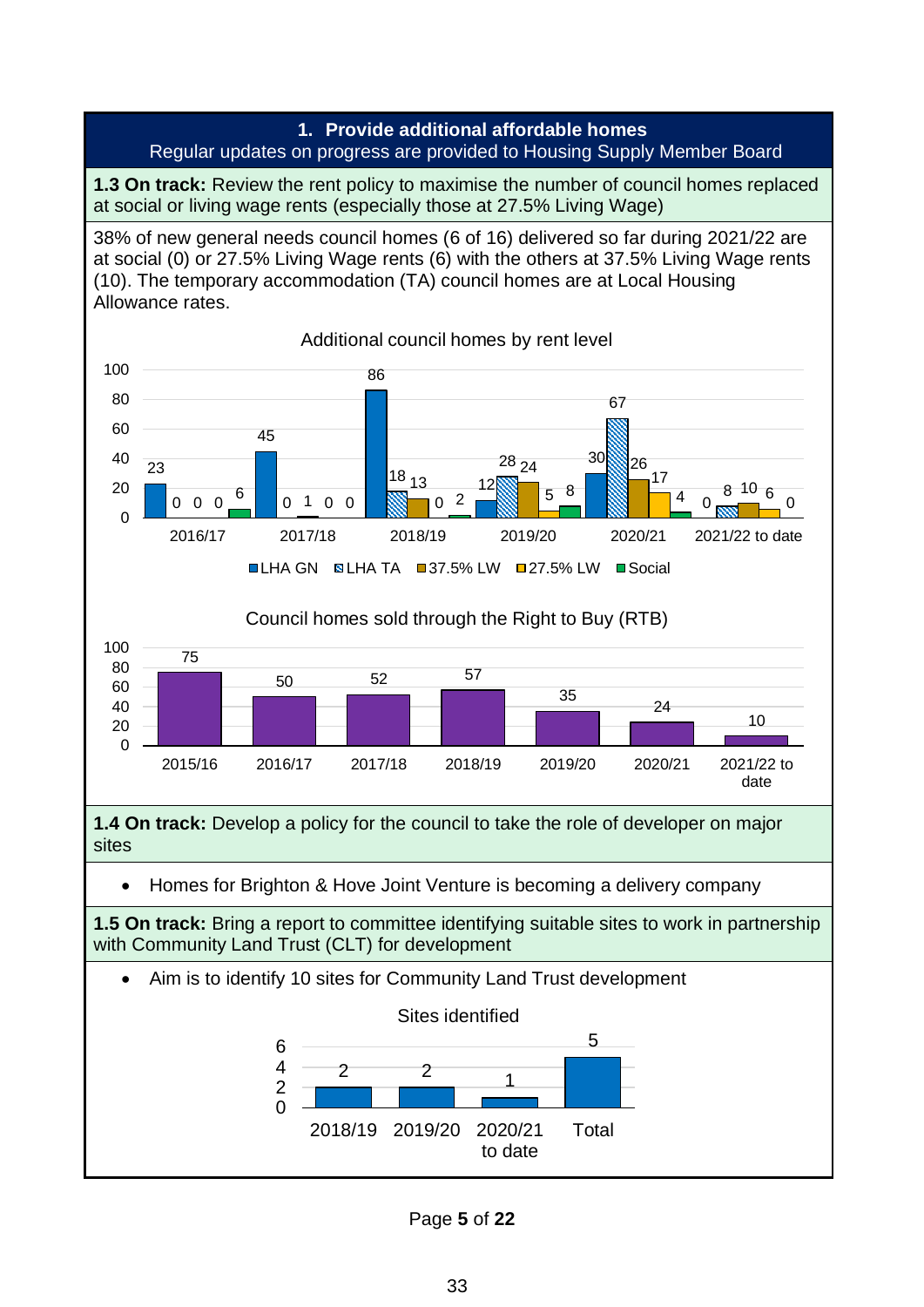

Page **6** of **22**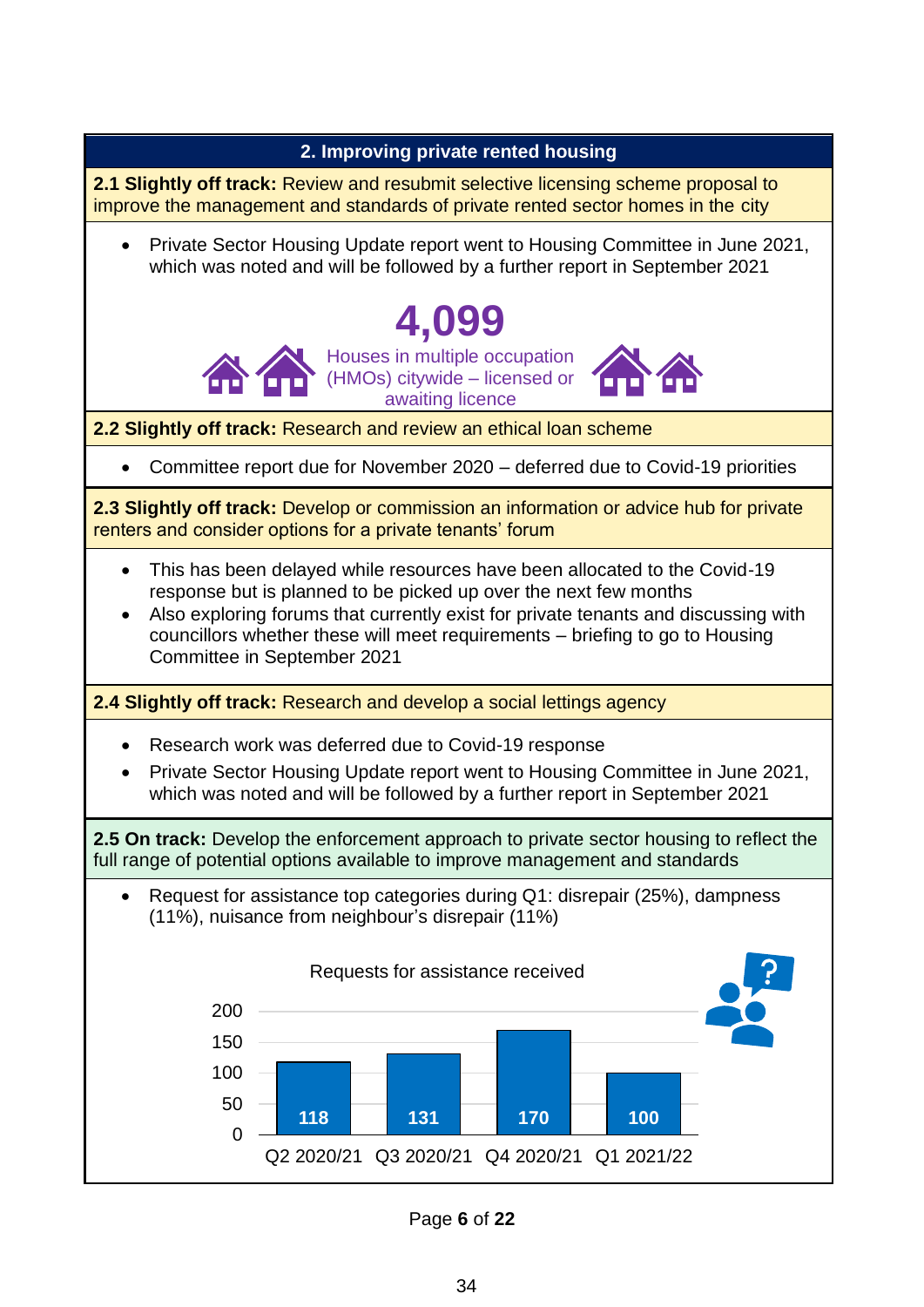#### **3.1 On track:** Develop a rough sleeping strategy (to include partnerships with community homeless and faith projects and delivery of homeless enterprise projects) • An update on the Next Steps Accommodation Programme (NSAP) was noted at June 2021 Housing Committee. NSAP is funded through bid approved by Ministry of Housing, Communities & Local Government (MHCLG) for the costs of providing housing and support to all those accommodated due to Covid-19 The number of rough sleeper and other Covid placements has decreased from 392 at end March 2021 to 258 at end June 2021. Of the latter, 90 were 'Covid 1' placements (funded through NSAP, includes verified rough sleepers) and 168 are 'Covid 2' placements (not funded through NSAP) The November 2020 figure used a blended methodology of an estimate with a spotlight count. Please note that estimates have only been carried out at times when counts have not been. While it would have been desirable to do both simultaneously and compare them, staff capacity has not allowed this over the last few years **3.2 On track:** Review/consult/adopt the Homeless Bill of Rights • Values of the Homeless & Rough Sleeper Strategy approved by Housing Committee in June 2020 align to the Homeless Bill of Rights. Strategy states that *'The Homeless Bill of Rights should be viewed as a standard against which the Council and its partners judge our policies and practices'* • The Homeless Bill of Rights has since been adopted by full council in March 2021 and is an aspirational document against which to measure services • Progress of the aspirations contained in the Homeless Bill of Rights will be monitored by the Homeless Reduction Board **3.3 TBC:** Provide a 365 day night shelter • Night shelter closed in early April 2020 on the advice of MHCLG and Public Health England due to accommodation having shared facilities. The advice from MHCLG is that congregate sleep space services should not be (re)commissioned • We have expanded provision of the street offer of accommodation of an additional 30 beds funded through the Rough Sleeping Initiative. Mobilisation is gradual between July and September 2021. 78 144 178 64 30  $\frac{66}{1}$  53 43 78 88 83 32 29 9 16 16  $\Omega$ 50 100 150 200 Nov 15 Nov 16 Nov 17 Nov 18 Jan 19 Mar 19 May Jul 19 Sep 19 19 Nov 19 Jan 20 Sep 20 Nov 20 Jan 21 Mar 21 May 21 Rough sleeper estimates (yellow) and counts (blue)

**3. Alleviating homeless and rough sleeping**

Page **7** of **22**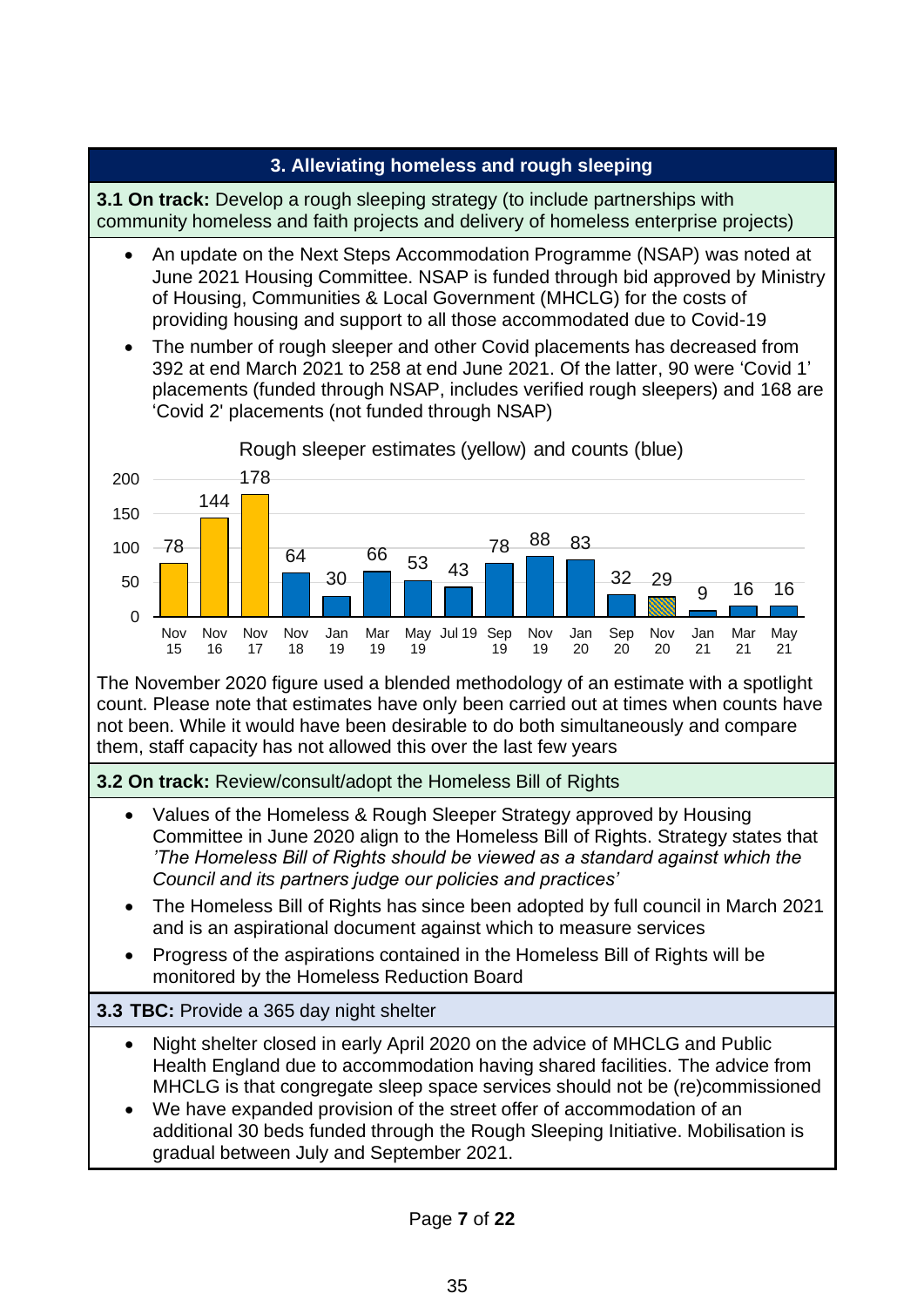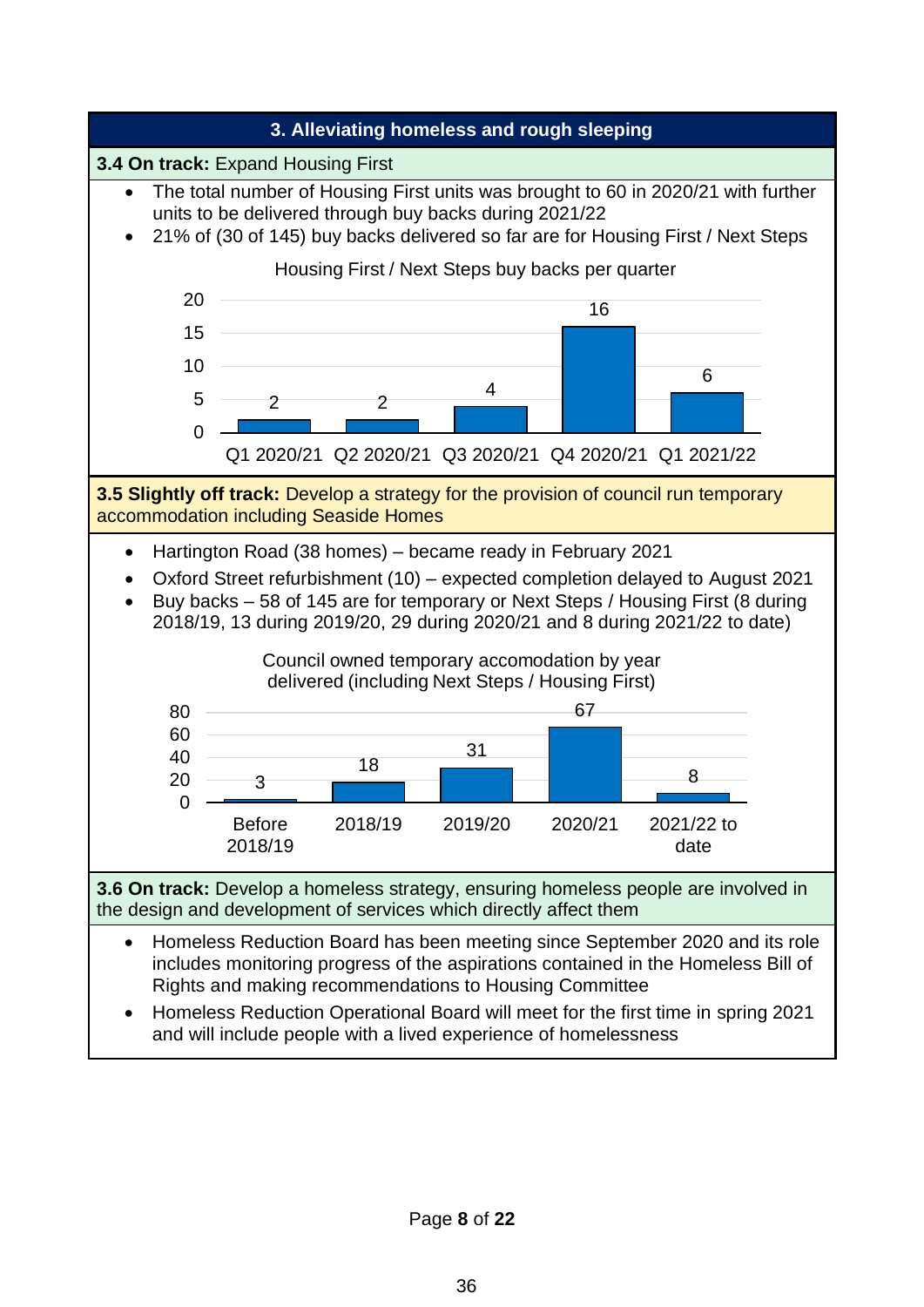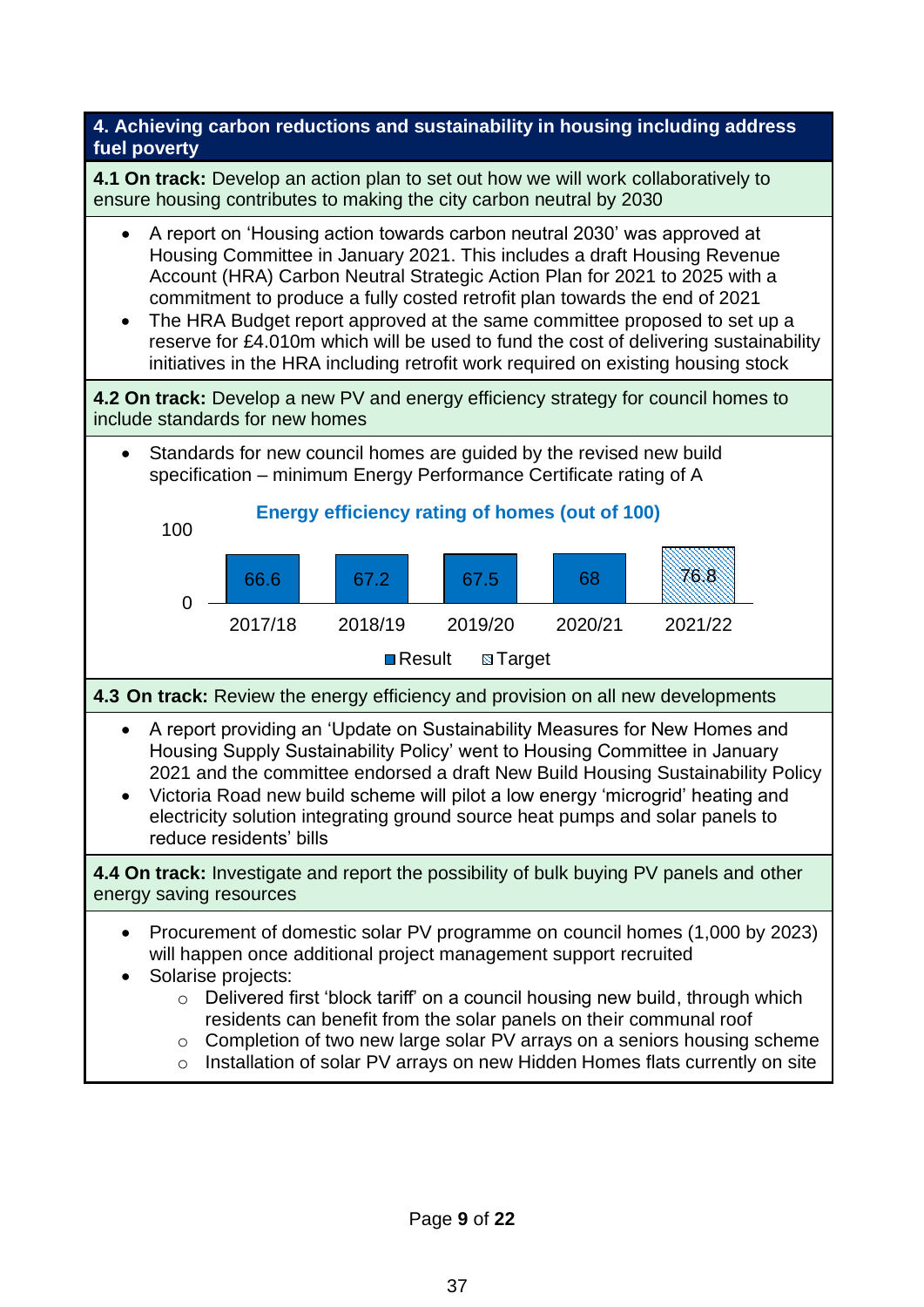#### **5. Improving council housing and community involvement**

**5.1 Slightly off track:** Work with tenants to develop a 'decent environment' standard

• Currently on hold due to service pressures and other priorities due to Covid-19 • Consultation with residents will begin in September 2021 in line with lockdown easing, and a report will be taken to Housing Committee in November 2021

**5.2 On track:** Develop a fire safety programme in conjunction with tenants and residents

- Sprinklers are now fitted as standard in all council new build homes
- Sprinkler systems at St James's House and Essex Place currently reviewing following feedback from residents
- Council is working to consider the likely impacts of the proposed Building Safety legislation including proposed resident engagement strategy for building safety
- Fire Risk Assessments are carried out regularly to council housing buildings
- Currently engaging consultancy services to support a review of the new building safety guidance and implementation

**5.3 On track:** Review and develop a new tenant and community involvement policy/strategy for housing, ensuring we learn from the lived experience of our clients, meet the 'Involvement and Empowerment' standard and that co-production is at the heart of our tenant and resident involvement work

- New Tenant and Leaseholder Engagement Strategy was approved at Housing Committee in March 2021
- Next stage will be to coproduce an implementation plan with residents' groups to bring to Area Panels in October 2021

**5.4 Slightly off track:** Extend participatory budgeting

• Report approved at March 2021 Housing Committee, having been deferred from June 2020 due to Covid-19 priorities

**5.5 Slightly off track:** Develop the work undertaken with leaseholders to develop a new leasehold involvement policy, setting out how leaseholders can be supported to be more proactively involved in capital works and other leasehold matters

- Consultation with leaseholders on new planned maintenance and improvement programme contracts has concluded and contracts are now operating. Leaseholders are being consulted where the council has plans to undertake works under these contracts on a block-by-block basis
- Engagement with tenants and leaseholders is underway for proposed projects that will be tendered through the major works framework.
- The council is continuing to update tenants and leaseholders that sit on the 'task and finish' group that is working on the programme. Online sessions are now operating for this group
- The council has completed a survey of all leaseholders and will share the results of this with the Leaseholder Action Group shortly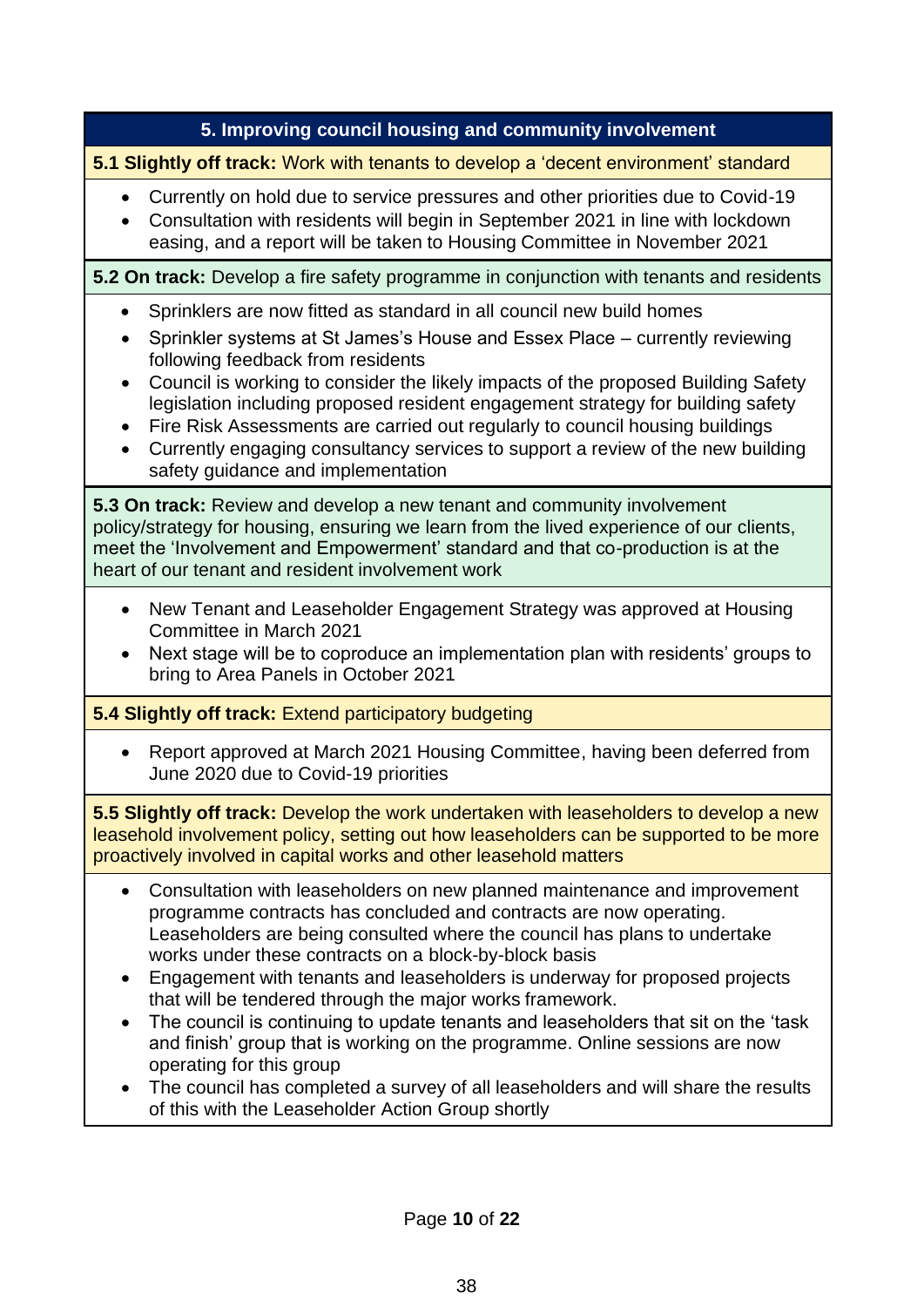#### **6. Enabling more affordable home ownership**

**6.1 On track:** Work with Community Land Trust (CLT) to develop self-build opportunities

• CLT focus is on affordable rented homes which are likely to be self-build

**6.2 Slightly off track:** Work with Homes for Brighton & Hove and registered providers in the city to develop 500 shared ownership properties for essential workers who live and work in the city

- The Living Wage Joint Venture, Homes for Brighton & Hove, has planning permission for its first two sites totalling 346 homes
- Homes for Brighton & Hove is becoming a delivery company, with 168 Hyde shared ownership homes and 178 rented homes (176 council and 2 Hyde)
- Target completion dates are in early 2023/24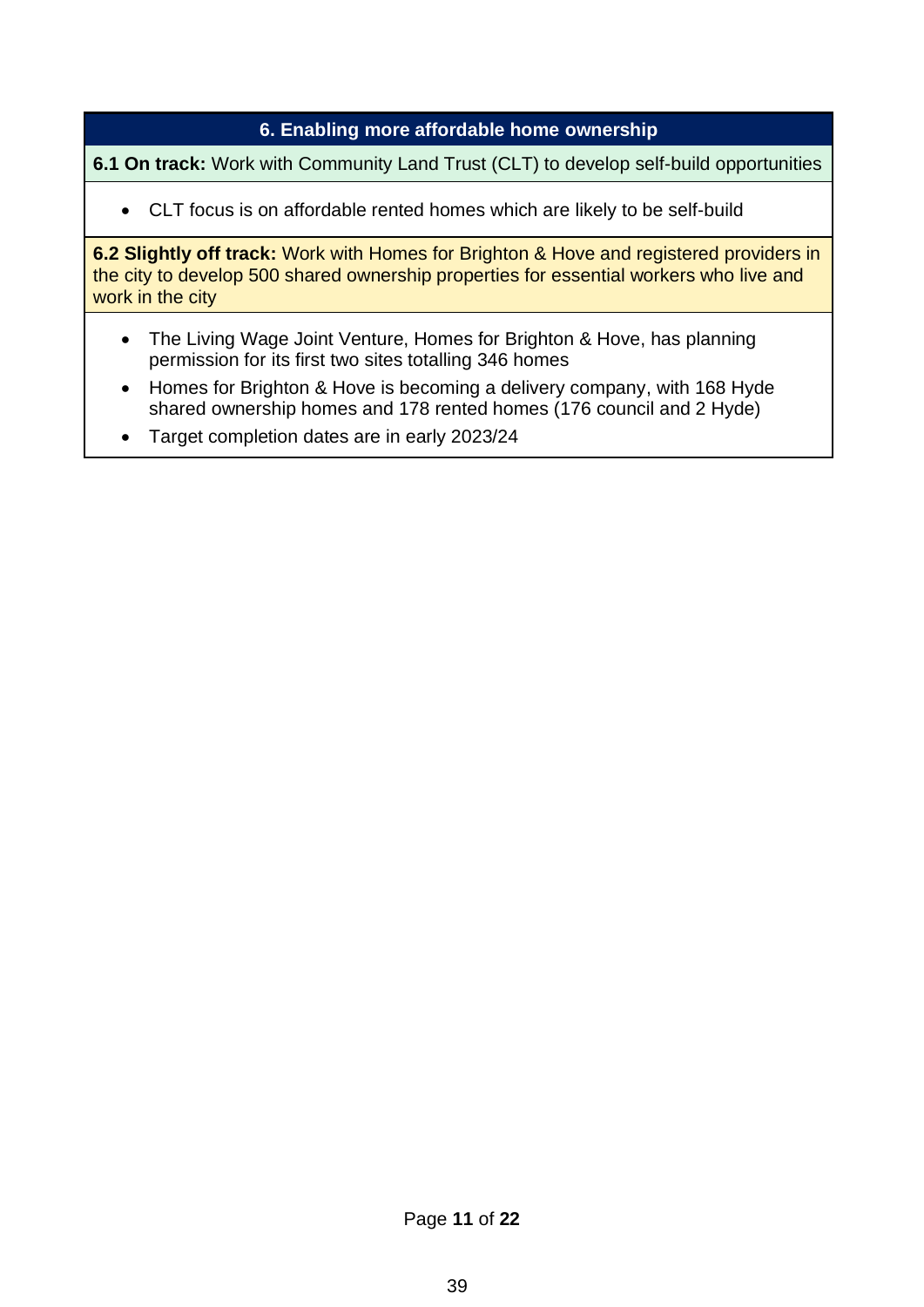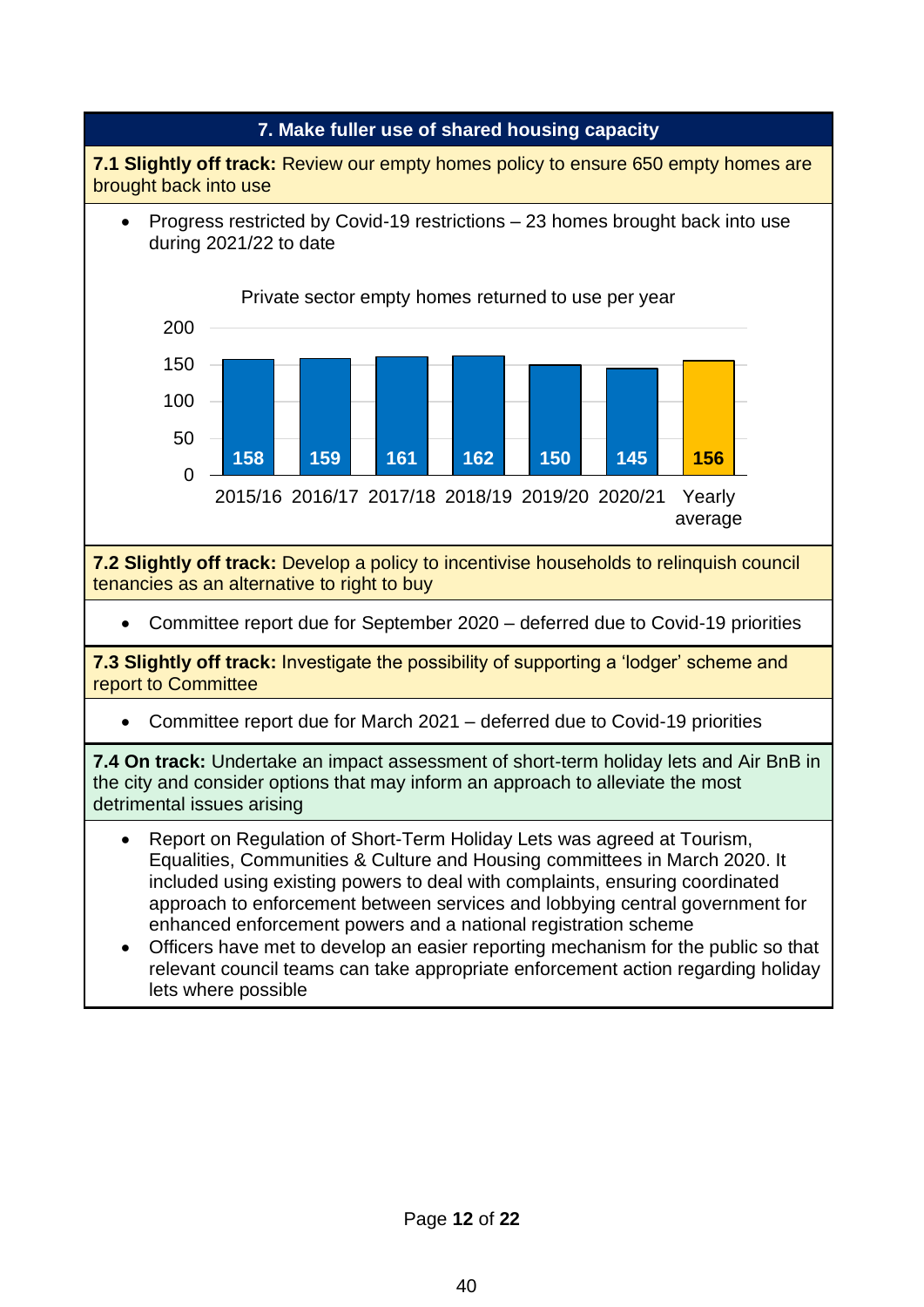#### **8. Alleviating poverty**

**8.1 Slightly off track:** Ensure the in house repairs services include measures to: provide opportunities for young people to develop skills for example through apprenticeships; maximise community benefits, including through use of local firms and labour for supply chain as well as planned and major works; and, develop pathways to employment that are inclusive in offering opportunities to all the communities we serve

- Due to the Covid-19 outbreak, the planned and major works procurement was paused as were other areas of the programme, including taking on apprentices
- Some existing apprentices were moved to empty property works so they could physically distance while working, but it has not yet been possible to recruit additional apprentices
- However, the service hope to take on two electrical apprentices in September

**8.2 Slightly off track:** Review arrears policy to ensure all action is taken at the earliest stage, support given and eviction is used as a last resort

- Business Process Review of income collection, including arrears policies, has been delayed while resources have been diverted to the Covid-19 response
- 96.38% of rent collected from council tenants during 2020/21

**8.3 Slightly off track:** Develop an arrears policy for temporary accommodation, which gives tenants the same level of support and assistance as those in permanent accommodation

- Policy is in place for long term temporary accommodation which matches that in council owned housing
- All new emergency accommodation contracts are to have minimal use of or specific service charges under re-procurement, although this has been delayed due to the Covid-19 response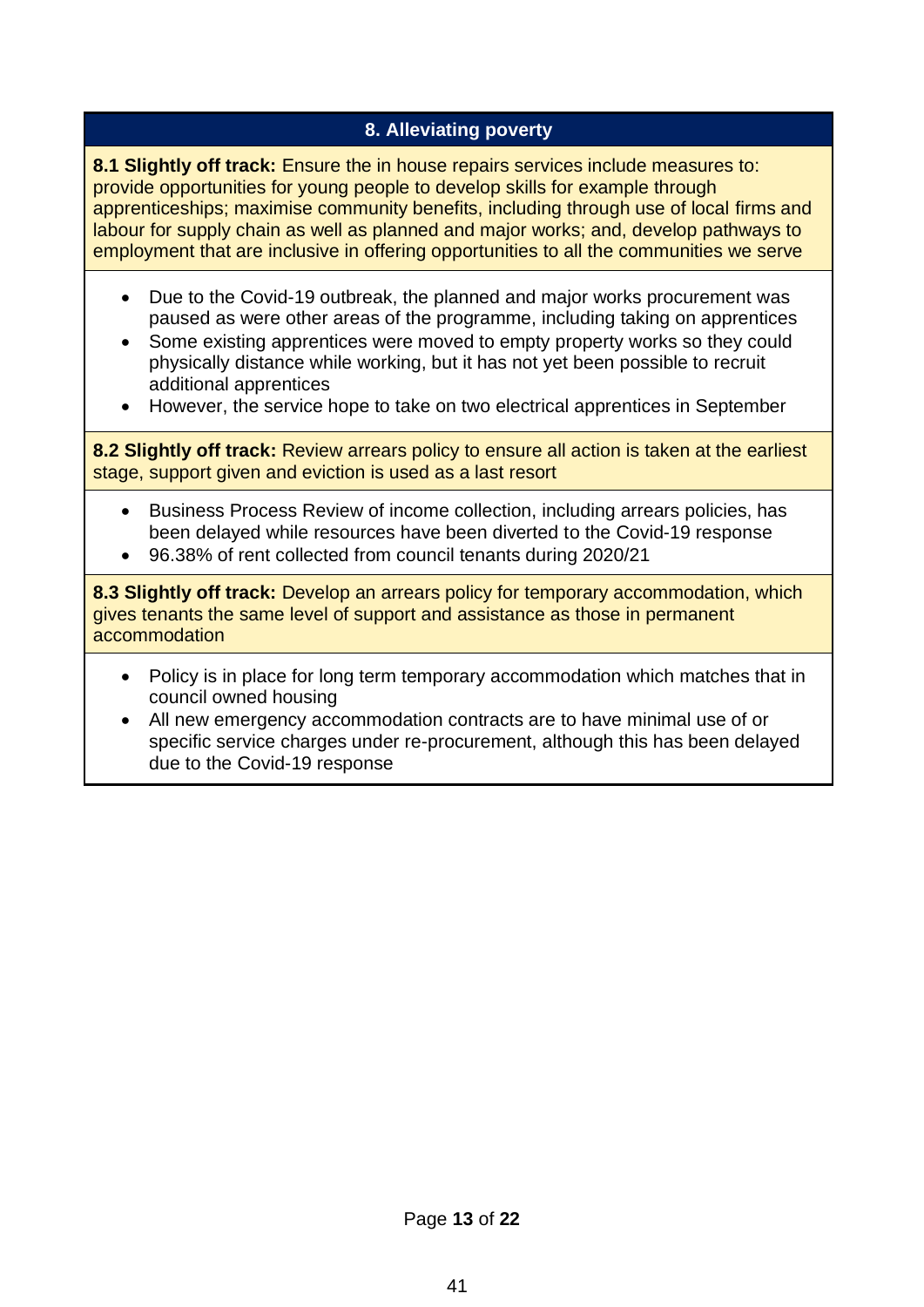### **Part two: Performance indicators**

The council is responsible for managing 11,700 council owned homes and 2,355 leaseholder homes, as well as providing temporary accommodation for 2,113 households including rough sleepers and others accommodated as a result of the Covid-19 response

| 界   | Customer feedback - all<br><b>Housing services</b>             | <b>Target</b> | Q4<br>2020/21         | Q <sub>1</sub><br>2021/22       | <b>Status</b><br>against<br>target | <b>Trend</b><br>since<br>Q <sub>4</sub> |
|-----|----------------------------------------------------------------|---------------|-----------------------|---------------------------------|------------------------------------|-----------------------------------------|
| 9.1 | Compliments received<br>from customers                         | Info          | 82                    | 73                              | n/a                                | n/a                                     |
| 9.2 | Stage one complaints<br>responded to within 10<br>working days | 80%           | 71%<br>(77 of<br>108) | 81%<br>(83 of<br>102)           | G                                  |                                         |
| 9.3 | Stage one complaints upheld                                    | Info          | 50%<br>(54 of<br>108) | 58%<br>(59 of<br>102)           | n/a                                | n/a                                     |
| 9.4 | Stage two complaints upheld                                    | 18%           | 7%<br>(1 of<br>14)    | 9%<br>(1 <sub>of</sub> )<br>11) | G                                  |                                         |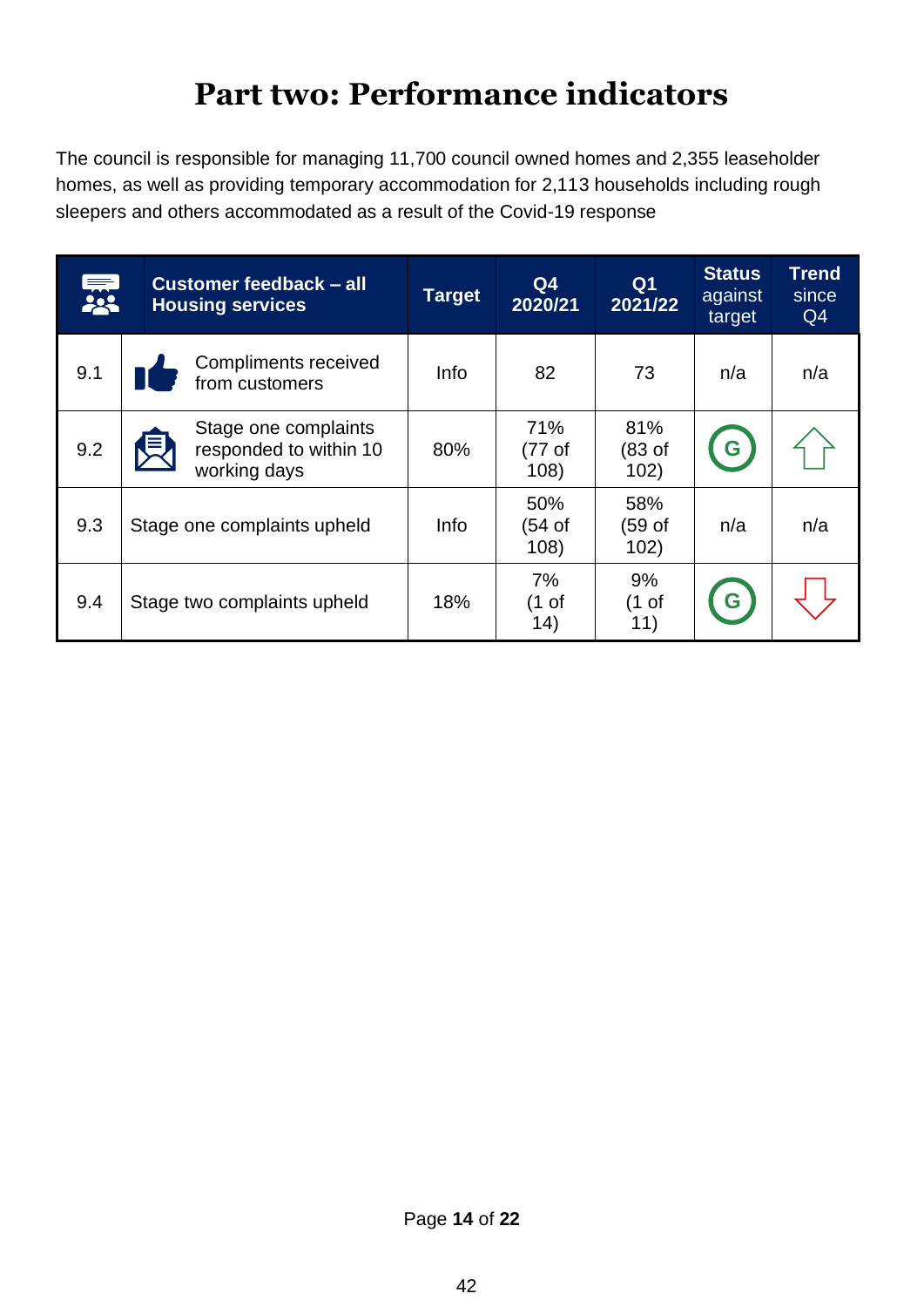|      | 熠<br><b>Private sector housing</b>                                                             | <b>Target</b> | Q <sub>4</sub><br>2020/21  | Q <sub>1</sub><br>2021/22       | <b>Status</b><br>against<br>target | <b>Trend</b><br>since<br>Q <sub>4</sub> |
|------|------------------------------------------------------------------------------------------------|---------------|----------------------------|---------------------------------|------------------------------------|-----------------------------------------|
| 10.1 | New licences issued for Houses in<br>Multiple Occupation (HMOs)                                | Info          | 144                        | 56                              | n/a                                | n/a                                     |
| 10.2 | HMOs where all special conditions<br>have been met (for licences issued<br>over 12 months ago) | 47%           | 49.8%<br>(821 of<br>1,649) | 52.38%<br>$(1,069$ of<br>2,041) | G                                  |                                         |
| 10.3 | Private sector empty homes<br>returned to use                                                  | 32            | 35                         | 23                              | R                                  |                                         |

|      | <b>Housing adaptations</b>                                                                           | <b>Target</b> | Q <sub>4</sub><br>2020/21 | Q <sub>1</sub><br>2021/22 | <b>Status</b><br>against<br>target | Trend<br>since<br>Q <sub>4</sub> |
|------|------------------------------------------------------------------------------------------------------|---------------|---------------------------|---------------------------|------------------------------------|----------------------------------|
| 11.1 | Private housing – average weeks<br>taken to approve Disabled<br><b>Facilities Grant applications</b> | 10            | 19.8                      | 23.6                      | $\mathsf{R}$                       |                                  |
| 11.2 | Council housing - average weeks<br>taken to approve applications and<br>commence works               | 10            | 5.6                       | 7.9                       |                                    |                                  |

| <u>loa</u> | <b>Housing Needs - Housing</b><br><b>Options and allocations</b> | <b>Target</b> | Q <sub>4</sub><br>2020/21 | Q <sub>1</sub><br>2021/22 | <b>Status</b><br>against<br>target | <b>Trend</b><br>since<br>Q4 |
|------------|------------------------------------------------------------------|---------------|---------------------------|---------------------------|------------------------------------|-----------------------------|
| 12.1       | Households prevented from<br>becoming homeless                   | 187           | 114                       | <b>TBC</b>                | <b>TBC</b>                         | TBC                         |
| 12.2       | New households accepted as<br>homeless                           | Info          | 40                        | <b>TBC</b>                | n/a                                | n/a                         |
| 12.3       | Number of households on the<br>social housing waiting list       | Info          | 6,982                     | <b>TBC</b>                | n/a                                | n/a                         |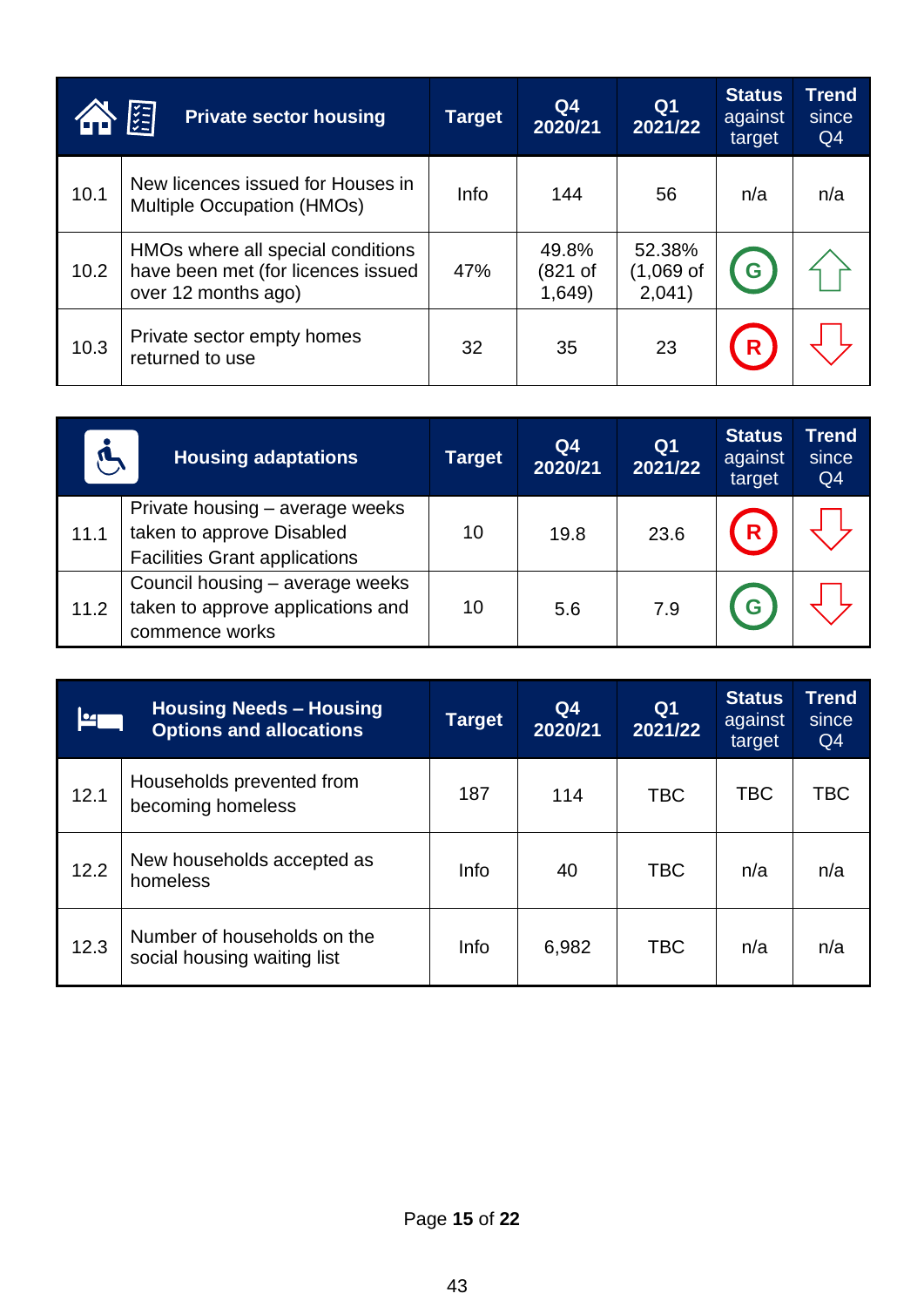|       | <b>Housing Needs - temporary</b><br>accommodation                                                                                                                                                                                                                                                      | <b>Target</b> | Q <sub>4</sub><br>2020/21              | Q <sub>1</sub><br>2021/22        | <b>Status</b><br>against<br>target | <b>Trend</b><br>since<br>Q <sub>4</sub> |
|-------|--------------------------------------------------------------------------------------------------------------------------------------------------------------------------------------------------------------------------------------------------------------------------------------------------------|---------------|----------------------------------------|----------------------------------|------------------------------------|-----------------------------------------|
| 13.1  | Total households in temporary<br>accommodation (homeless and<br>through service level agreements)                                                                                                                                                                                                      | Info          | 2,111                                  | 2,113                            | n/a                                | n/a                                     |
| 13.2  | Rent collected for emergency<br>accommodation (year to date<br>including loss from empty homes)                                                                                                                                                                                                        | 89.21%        | 78.35%<br>$(E4.5m$ of<br>£5.7m)        | 73.90%<br>$(E1.2m$ of<br>£1.6m)  |                                    |                                         |
| 13.3  | as above but excluding rent loss<br>from empty homes                                                                                                                                                                                                                                                   | Info          | 87.30%<br>(E4.5m of<br>£5.2m           | 92.56%<br>$(E1.2m$ of<br>£1.2m)  | n/a                                | n/a                                     |
| 13.4  | Rent collected for leased<br>temporary accommodation<br>properties                                                                                                                                                                                                                                     | 96.10%        | 96.96%<br>$(E7.3m$ of<br>£7.5m)        | 94.57%<br>(E1.6m of<br>£1.6m)    |                                    |                                         |
| 13.5  | as above but excluding rent loss<br>from empty homes                                                                                                                                                                                                                                                   | Info          | 102.21%<br>$(E7.3m$ of<br>£7.1m)       | 99.60%<br>(E1.6m of<br>£1.6m)    | n/a                                | n/a                                     |
|       | The indicator above (like the other rent collection indicators in this table) measures the actual<br>amount of rent collected during the year to date compared to the amount due within the same<br>period. It is sometimes possible for the former to be larger, thereby producing results over 100%. |               |                                        |                                  |                                    |                                         |
| 13.6  | <b>Rent collected for Seaside</b><br>Homes                                                                                                                                                                                                                                                             | 91.00%        | 89.81%<br>(£4.5m of<br>£5.0m)          | 90.31%<br>$(E1.1m$ of<br>£1.3m)  |                                    |                                         |
| 13.7  | as above but excluding rent loss<br>from empty homes                                                                                                                                                                                                                                                   | Info          | 95.46%<br>(4.5m of<br>4.7 <sub>m</sub> | 94.30%<br>$(E1.1m)$ of<br>£1.2m) | n/a                                | n/a                                     |
| 13.8  | Empty temporary accommodation<br>homes (all types)                                                                                                                                                                                                                                                     | For info      | 112                                    | 135                              | n/a                                | n/a                                     |
| 13.9  | Seaside Homes with a valid<br>Landlord's Gas Safety Record                                                                                                                                                                                                                                             | 100%          | 99.8%<br>$(425$ of<br>426)             | 99.3%<br>(423 of<br>426)         |                                    |                                         |
| 13.10 | Leased properties with a valid<br>Landlord's Gas Safety Record                                                                                                                                                                                                                                         | 100%          | 96.9%<br>(625 of<br>645)               | 91.4%<br>(571 of<br>625)         | R                                  |                                         |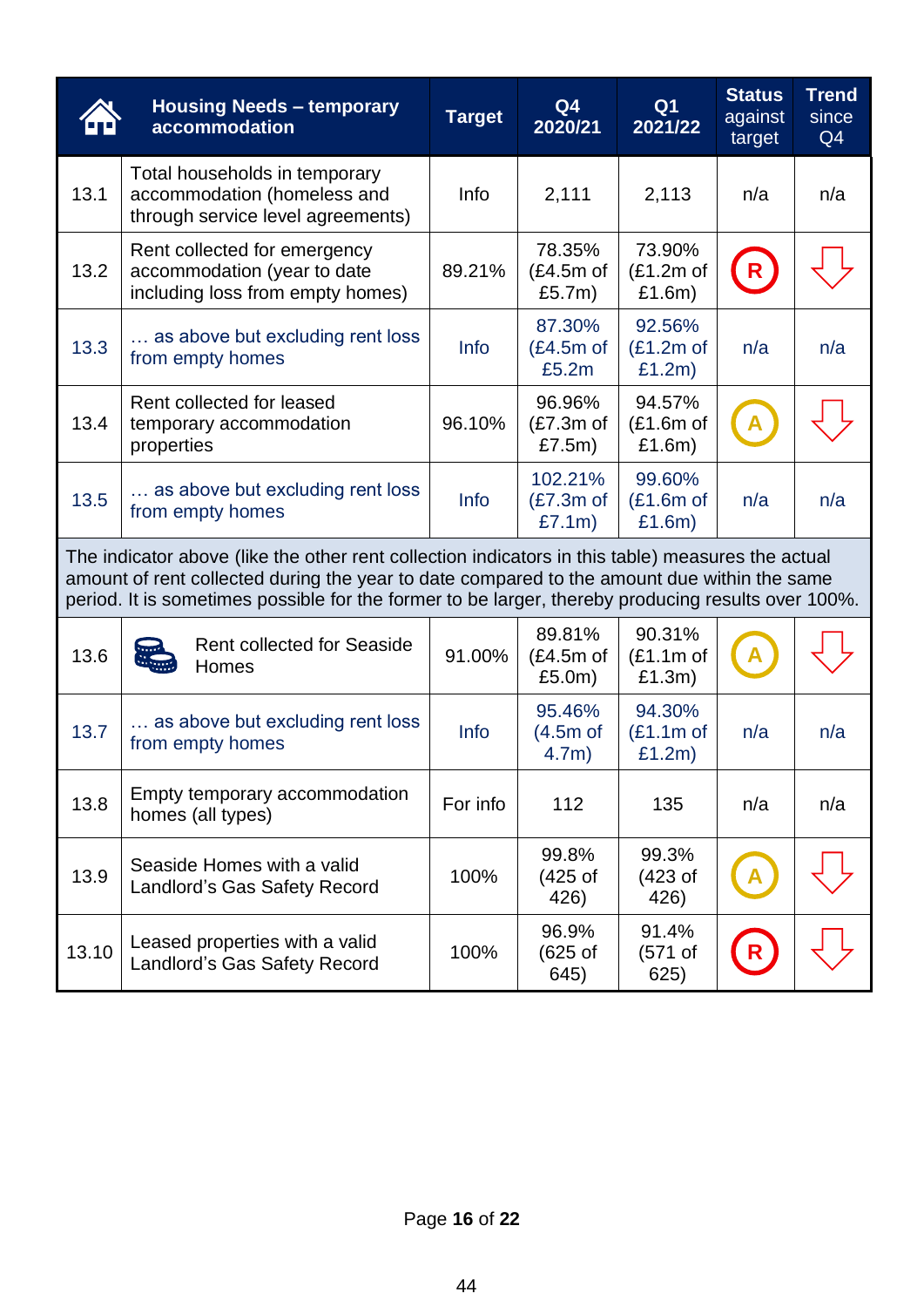| 畾    | <b>Council housing - supply</b>                                                                                                                                                                                                                                                                                  | Q <sub>4</sub><br>2020/21 | Q <sub>1</sub><br>2021/22 |
|------|------------------------------------------------------------------------------------------------------------------------------------------------------------------------------------------------------------------------------------------------------------------------------------------------------------------|---------------------------|---------------------------|
| 14.1 | Additional council homes                                                                                                                                                                                                                                                                                         | 31                        | 24                        |
| 14.2 | at Local Housing Allowance (LHA) rents                                                                                                                                                                                                                                                                           | 61%<br>(19 of 31)         | 33%<br>$(8$ of 24)        |
|      | *All eight homes at LHA rates from Q1 were buy backs for use as temporary housing                                                                                                                                                                                                                                |                           |                           |
| 14.3 | at 37.5% Living Wage rents                                                                                                                                                                                                                                                                                       | 19%<br>(6 of 31)          | 42%<br>$(10$ of 24)       |
| 14.4 | at 27.5% Living Wage rents                                                                                                                                                                                                                                                                                       | 13%<br>(4 of 31)          | 25%<br>$(6$ of 24)        |
| 14.5 | at social rents                                                                                                                                                                                                                                                                                                  | 6%<br>(2 of 31)           | $0\%$<br>$(0$ of 24 $)$   |
| 14.6 | Council homes sold through the Right to Buy                                                                                                                                                                                                                                                                      | $\overline{7}$            | 10                        |
|      | Of the 10 homes sold during Quarter 1, 5 were flats (2 one bed, 3 two bed) and 5 were<br>houses (1 two bed, 4 three bed).                                                                                                                                                                                        |                           |                           |
| 14.7 | Net change in the number of council homes $-$ all rent<br>levels                                                                                                                                                                                                                                                 | $+24$                     | $+14$                     |
| 14.8 | Net change in the number of council homes – social and<br>27.5% Living Wage rent homes only                                                                                                                                                                                                                      | $-1$                      | $-4$                      |
| 14.9 | H.<br>Total council owned homes                                                                                                                                                                                                                                                                                  | 11,686                    | 11,700                    |
|      | The figures in the row above have been adjusted to exclude 11 long term leases to housing<br>assoocations, which are no longer categorised as council owned. Total stock of 11,700<br>includes 10,696 general needs, 877 seniors housing and 127 temporary housing (including<br>dwellings not yet handed over). |                           |                           |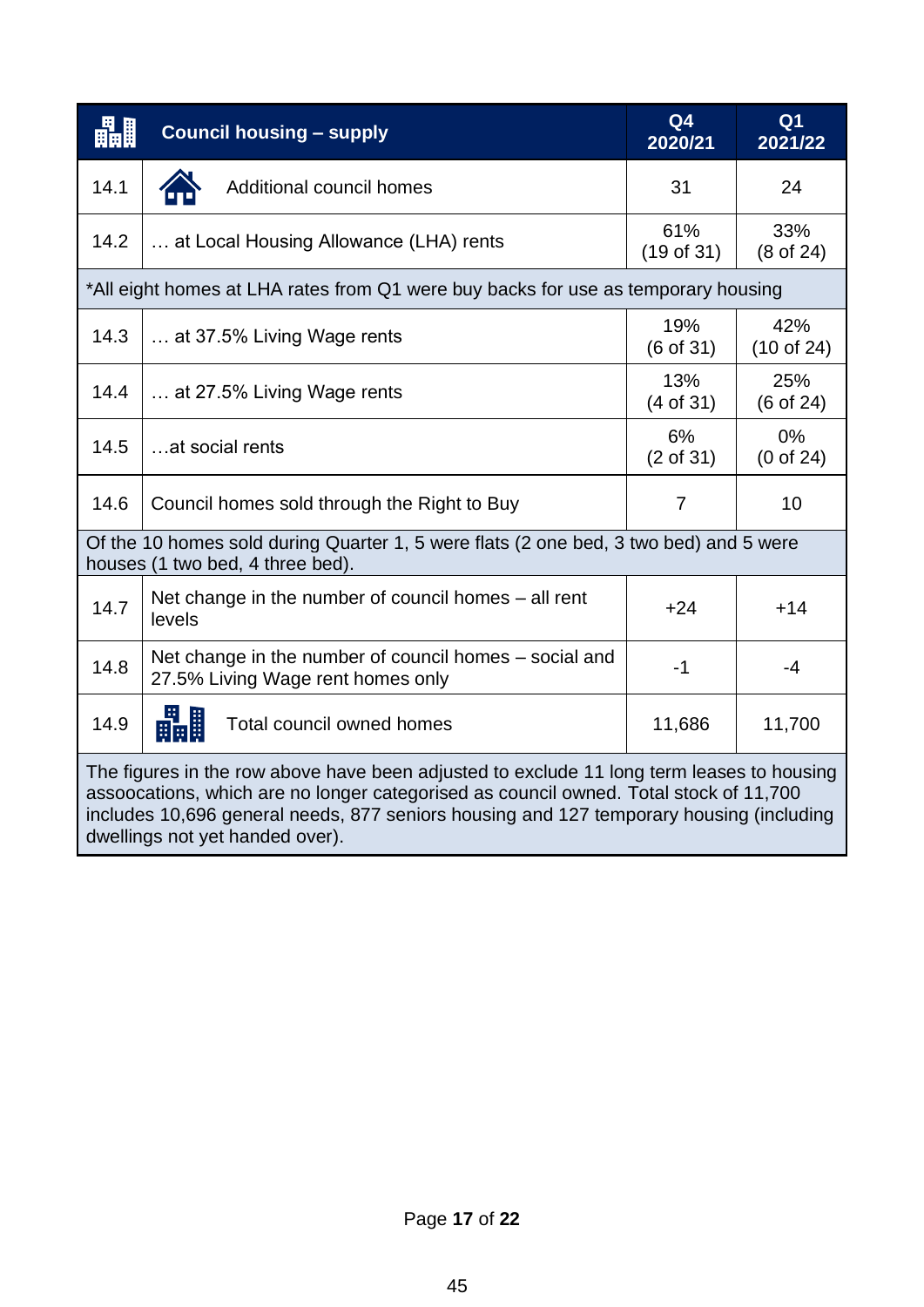| Buy backs by application date | 2017/18 | 2018/19 | 2019/20 | 2020/21 | 2021/22 to<br>date | <b>Total</b> |
|-------------------------------|---------|---------|---------|---------|--------------------|--------------|
| <b>Total applications</b>     | 5       | 53      | 88      | 159     | 56                 | 361          |
| Of which, became purchases    | 2       | 32      | 53      | 58      |                    | 145          |
| Council declined              |         | 13      | 11      | 15      |                    | 43           |
| Owner declined offer          |         | 5       | 12      | 14      |                    | 33           |
| <b>Owner withdrew</b>         |         | 3       | 12      | 31      | 5                  | 52           |
| Outcome pending               |         | 0       |         | 41      | 47                 | 88           |

#### **14.10 Council housing – buy backs (Home Purchase and Next Steps / Housing First)**

| <b>Completed buy backs by rent level</b> | 2017/18 | 2018/19 | 2019/20 | 2020/21 | 2021/22 to<br>date | <b>Total</b> |
|------------------------------------------|---------|---------|---------|---------|--------------------|--------------|
| <b>Completed purchases</b>               |         | 13      | 43      | 64      | 24                 | 145          |
| general needs social rent                |         |         |         |         |                    |              |
| general needs 27.5% Living Wage          |         |         | 5       | 18      | 6                  | 29           |
| general needs 37.5% Living Wage          |         | 5       | 24      | 14      | 10                 | 54           |
| temporary housing at LHA rates           |         | 8       | 13      | 29      | 8                  | 58           |

#### **Summary of all buy backs since start of programmes, September 2017**

| Total<br>purchases | <b>Social</b><br>rent | 27.5%<br>_WR | 37.5%<br>_WR | LHA<br>rate | No. rent reserve<br>applied | <b>Total rent</b><br>reserve applied | Net modelled subsidy<br>(surplus) over all<br>properties to date $(E)$ |
|--------------------|-----------------------|--------------|--------------|-------------|-----------------------------|--------------------------------------|------------------------------------------------------------------------|
| $145*$             |                       | 29           | 54           | 58          | 26 **                       | £1.233m ***                          | £104,000                                                               |

\* Of which 127 are flats (4 studio, 52 one bed, 61 two bed, 10 three bed) and 18 are houses (3 two bed, 14 three bed, 1 four bed) \*\* Following Housing Committee decision to use rent reserve to keep rents as low as possible

\*\*\* Applied during 2019/20 - a further £827k is anticipated to be used during 2021/22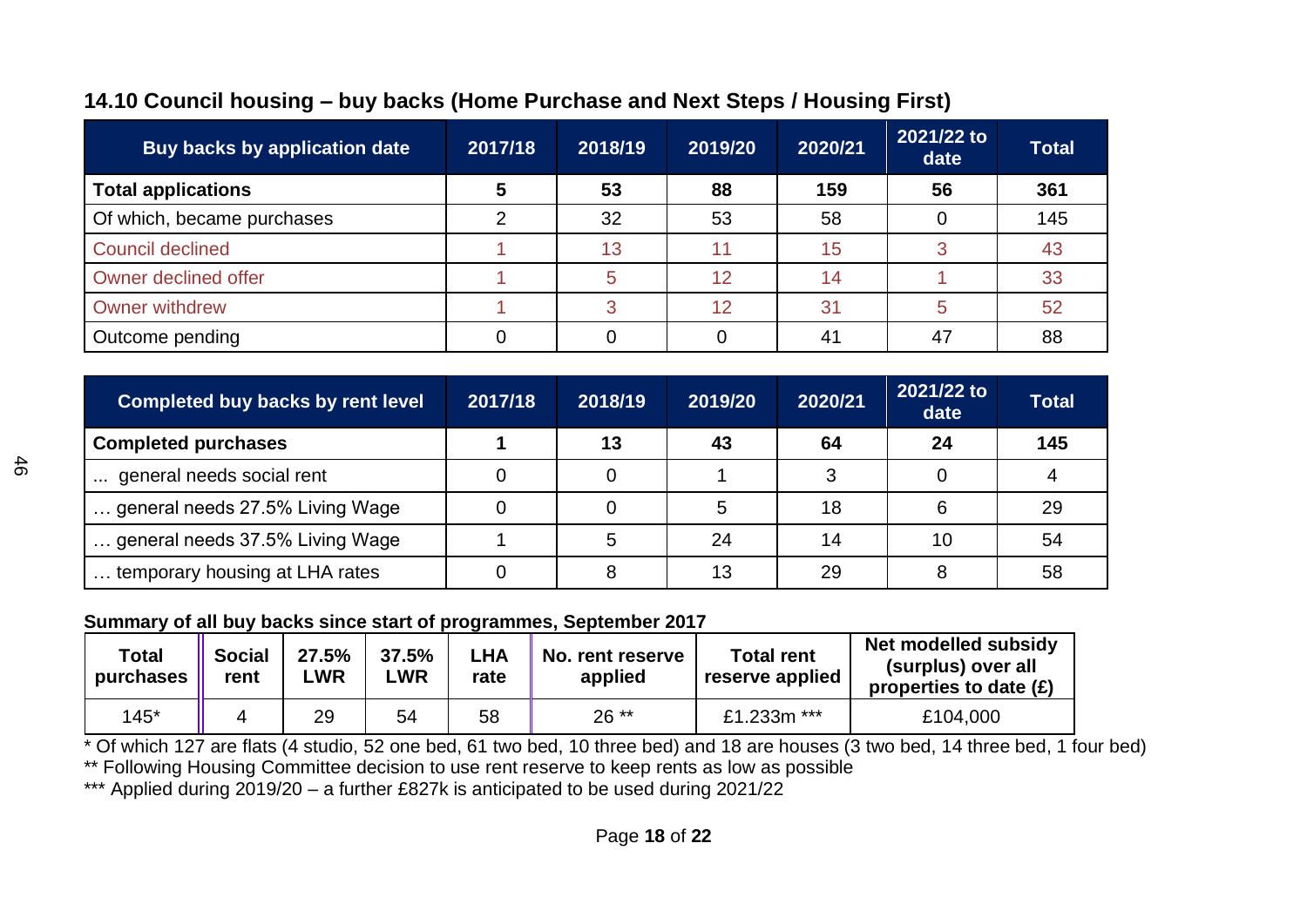|                                                                                                                                                                                                                                                 | <b>Council housing -</b><br>management                                                                                                                                                                                                                    | <b>Target</b> | Q <sub>4</sub><br>2020/21       | Q <sub>1</sub><br>2021/22        | <b>Status</b><br>against<br>target | <b>Trend</b><br>since<br>Q4 |  |  |  |
|-------------------------------------------------------------------------------------------------------------------------------------------------------------------------------------------------------------------------------------------------|-----------------------------------------------------------------------------------------------------------------------------------------------------------------------------------------------------------------------------------------------------------|---------------|---------------------------------|----------------------------------|------------------------------------|-----------------------------|--|--|--|
| 15.1                                                                                                                                                                                                                                            | Rent collected from<br>council tenants                                                                                                                                                                                                                    | 95.68%        | 96.40%<br>(£51.0m of<br>£52.9m) | 96.38%<br>(£51.3m of<br>£53.2m)  | G                                  |                             |  |  |  |
| The indicator above measures the forecast amount of rent collected by the end of 2021/22<br>compared to the forecast amount of rent due during the same period, excluding rent loss from<br>empty properties but including arrears from before. |                                                                                                                                                                                                                                                           |               |                                 |                                  |                                    |                             |  |  |  |
| 15.2                                                                                                                                                                                                                                            | Tenants known to claim<br>鼺<br>Universal Credit (UC)                                                                                                                                                                                                      | Info          | 25%<br>$(2,886$ of<br>11,297)   | 25%<br>$(2,837$ of<br>11,292)    | n/a                                | n/a                         |  |  |  |
| 15.3                                                                                                                                                                                                                                            | UC tenants in arrears who have<br>an alternative payment<br>arrangement                                                                                                                                                                                   | Info          | 50%<br>(762 of<br>1,534)        | 49%<br>(775 of<br>1,593)         | n/a                                | n/a                         |  |  |  |
| 15.4                                                                                                                                                                                                                                            | Arrears of UC tenants as a<br>proportion of total arrears                                                                                                                                                                                                 | Info          | 69%<br>(E1.3m of<br>£1.9m)      | 70%<br>(E1.3m of<br>£1.9m)       | n/a                                | n/a                         |  |  |  |
| 15.5                                                                                                                                                                                                                                            | Tenants evicted due to rent<br>arrears                                                                                                                                                                                                                    | Info          | $\mathbf 0$                     | $\Omega$                         | n/a                                | n/a                         |  |  |  |
| 15.6                                                                                                                                                                                                                                            | Tenants evicted due to anti-social<br>behaviour (ASB)                                                                                                                                                                                                     | Info          | $\mathbf 0$                     | $\Omega$                         | n/a                                | n/a                         |  |  |  |
| 15.7                                                                                                                                                                                                                                            | New ASB cases reported                                                                                                                                                                                                                                    | Info          | 208                             | 217                              | n/a                                | n/a                         |  |  |  |
| 15.8                                                                                                                                                                                                                                            | <b>Closed ASB cases</b>                                                                                                                                                                                                                                   | Info          | 203                             | 257                              | n/a                                | n/a                         |  |  |  |
| 15.9                                                                                                                                                                                                                                            | Average days taken to resolve<br>ASB cases                                                                                                                                                                                                                | Info          | 156                             | 148                              | n/a                                | n/a                         |  |  |  |
| 15.10                                                                                                                                                                                                                                           | Active ASB cases (quarter end)                                                                                                                                                                                                                            | Info          | 295                             | 255                              | n/a                                | n/a                         |  |  |  |
| 15.11                                                                                                                                                                                                                                           | Surveyed ASB victims satisfied<br>with how their case was handled<br>(year to date)                                                                                                                                                                       | 85%           | 78%<br>(7 <sub>of</sub> )<br>9) | 50%<br>$(2 \text{ of }$<br>4)    |                                    |                             |  |  |  |
|                                                                                                                                                                                                                                                 | The number of survey responses has been lower than would usually be expected and the service<br>is looking into ways to boost the response rate in order to provide a more statisically<br>representative picture of satisfaction with ASB case handling. |               |                                 |                                  |                                    |                             |  |  |  |
| 15.12                                                                                                                                                                                                                                           | Tenancies sustained following<br>difficulties                                                                                                                                                                                                             | 98%           | 95%<br>$(21$ of<br>(22)         | 92%<br>(22 <sub>o</sub> )<br>24) |                                    |                             |  |  |  |

Page **19** of **22**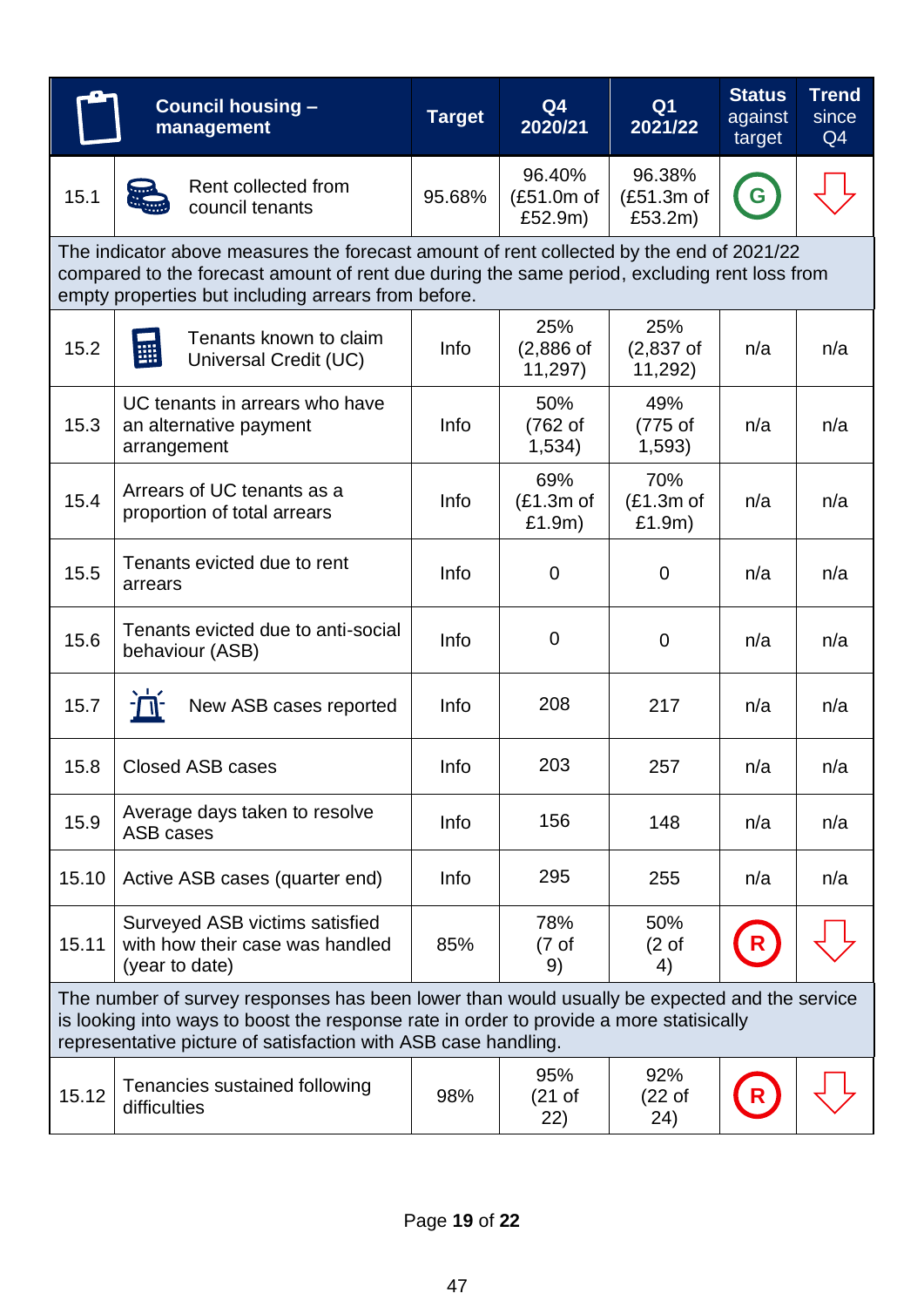|       | <b>Council housing -</b><br>management                                                      | <b>Target</b> | Q <sub>4</sub><br>2020/21 | Q <sub>1</sub><br>2021/22 | <b>Status</b><br>against<br>target | <b>Trend</b><br>since<br>Q <sub>4</sub> |
|-------|---------------------------------------------------------------------------------------------|---------------|---------------------------|---------------------------|------------------------------------|-----------------------------------------|
| 15.13 | Average re-let time<br><b>REA</b><br>(calendar days) excluding<br>time spent in major works | 21            | 105<br>$(103$ lets)       | 88<br>$(108$ lets)        | $\mathsf{R}$                       |                                         |
| 15.14 | Average 'key to key' empty period<br>(calendar days) including time<br>spent in major works | Info          | 156<br>$(103$ lets)       | 122<br>(108 lets)         | n/a                                | n/a                                     |
| 15.15 | Empty council homes<br>(includes new homes)                                                 | Info          | 311                       | 301                       | n/a                                | n/a                                     |

|      | <b>Council housing - repairs</b><br>and maintenance               | <b>Target</b> | Q <sub>4</sub><br>2020/21      | Q <sub>1</sub><br>2022/22       | <b>Status</b><br>against<br>target | <b>Trend</b><br>since<br>Q4 |
|------|-------------------------------------------------------------------|---------------|--------------------------------|---------------------------------|------------------------------------|-----------------------------|
| 16.1 | <b>Emergency repairs completed</b><br>within 24 hours             | 99%           | 98.3%<br>$(3,377$ of<br>3,437) | 97.7%<br>$(3, 129$ of<br>3,204) |                                    |                             |
| 16.2 | Routine repairs<br>completed within 28<br>calendar days           | 92%           | 65.9%<br>$(2,572$ of<br>3,902) | 69.7%<br>$(2,845$ of<br>4,081)  |                                    |                             |
| 16.3 | Average time to complete routine<br>repairs (calendar days)       | 15            | 41                             | 36                              | R                                  |                             |
| 16.4 | Appointments kept as<br>proportion of<br>EEE<br>appointments made | 97%           | 97.9%<br>$(6,653$ of<br>6,798) | 97.9%<br>$(6,357$ of<br>6,492)  | G                                  |                             |
| 16.5 | Tenants satisfied with<br>standard of repair work                 | 96%           | 96%<br>$(1,291$ of<br>1,351)   | 98%<br>(889 of<br>903)          | G                                  |                             |
| 16.6 | Repairs completed at first visit                                  | 92%           | 90.2%<br>$(6,622$ of<br>7,339) | 89.5%<br>$(6,522$ of<br>7,285   |                                    |                             |
| 16.7 | Repairs Helpdesk - calls<br>answered                              | Info          | 94%<br>$(18,695$ of<br>19,786) | <b>TBC</b>                      | n/a                                | n/a                         |
| 16.8 | Repairs Helpdesk – average call<br>answering time (seconds)       | Info          | 37                             | <b>TBC</b>                      | n/a                                | n/a                         |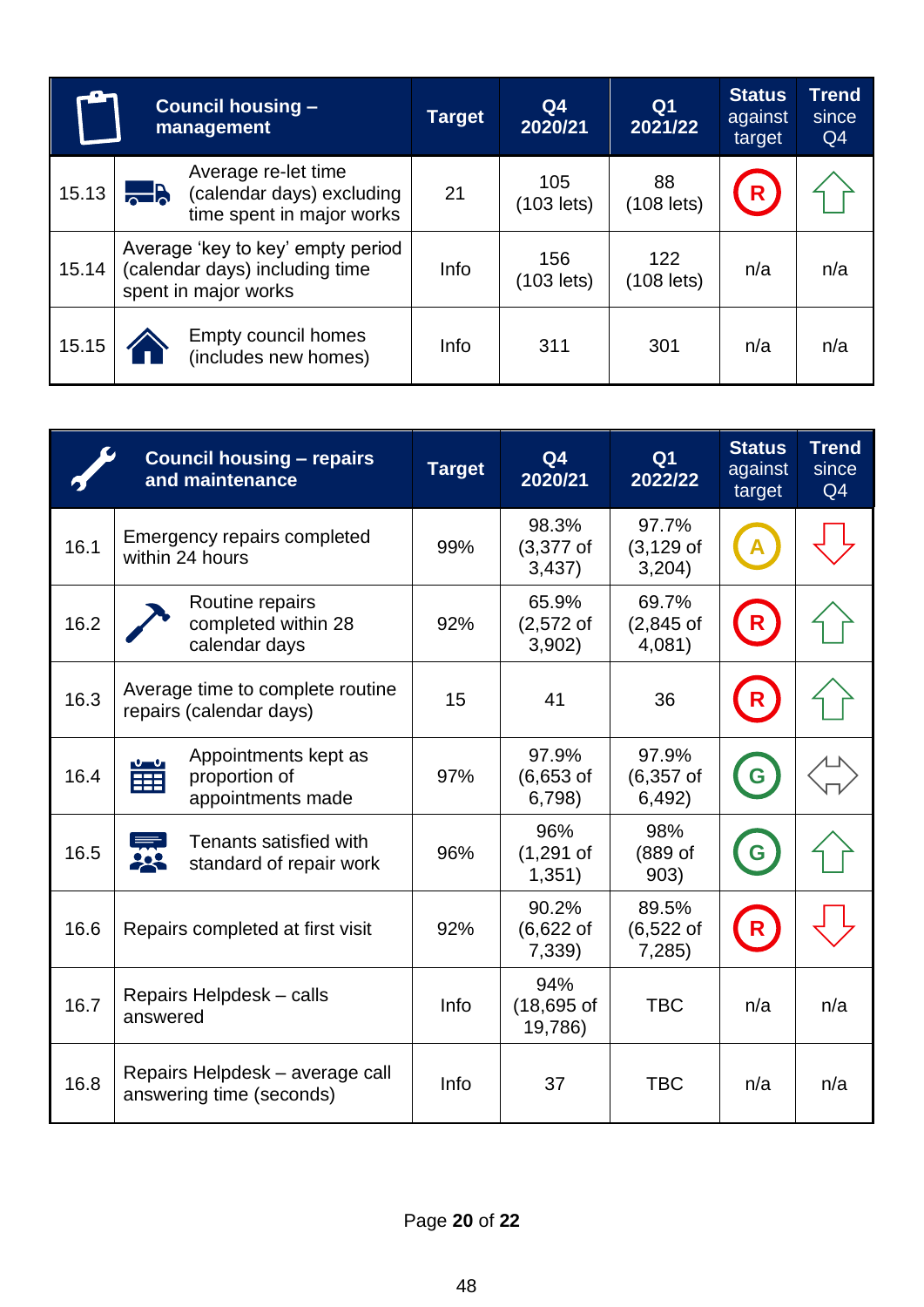|       |                                              | <b>Council housing – repairs and</b><br>maintenance                        | <b>Target</b>  | Q3<br>2020/21                      | Q <sub>4</sub><br>2020/21          | <b>Status</b><br>against<br>target | <b>Trend</b><br>since<br>Q3 |
|-------|----------------------------------------------|----------------------------------------------------------------------------|----------------|------------------------------------|------------------------------------|------------------------------------|-----------------------------|
| 16.10 | 畾                                            | <b>Dwellings meeting Decent</b><br><b>Homes Standard</b>                   | 100%           | 91.88%<br>$(10,747)$ of<br>11,697) | 91.88%<br>$(10,750)$ of<br>11,700) | $\mathbf R$                        |                             |
| 16.11 | (out of 100)                                 | Energy efficiency rating of homes                                          | 76.8           | 68.0                               | 68.0                               | R                                  |                             |
| 16.12 | <b>KKK</b>                                   | Council homes with a valid<br><b>Landlord's Gas Safety</b><br>Record       | 100%           | 100%<br>$(10,026$ of<br>10,026     | 100%<br>$(10,043$ of<br>10,043     | G                                  |                             |
| 16.13 |                                              | Lifts – average time taken<br>(hours) to respond                           | $\overline{2}$ | 2.8                                | 5.2                                | R                                  |                             |
| 16.14 | Lifts restored to service within 24<br>hours |                                                                            | 95%            | 96%<br>(301 of<br>303)             | 91%<br>$(215$ of<br>236)           | R                                  |                             |
| 16.15 | hours                                        | Lifts – average time taken (days) to<br>restore service when not within 24 | 7              | 5                                  | 9                                  | А                                  |                             |

Please note that new performance indicators relating to planned and major works are currently being developed and will accompany future versions of these performance reports. Updates are as follows:

• **Planned works and improvement programmes** Long term agreements with contractors to deliver planned maintenance and improvement programmes are now in place and planned programmes are underway.

• **Major Capital Works framework (MCW) update** The mobilisation period for the framework is now being complete and the first round of minicompetitions for proposed projects will commence shortly. Engagement with tenants and leaseholders for projects ahead of tendering is also underway.